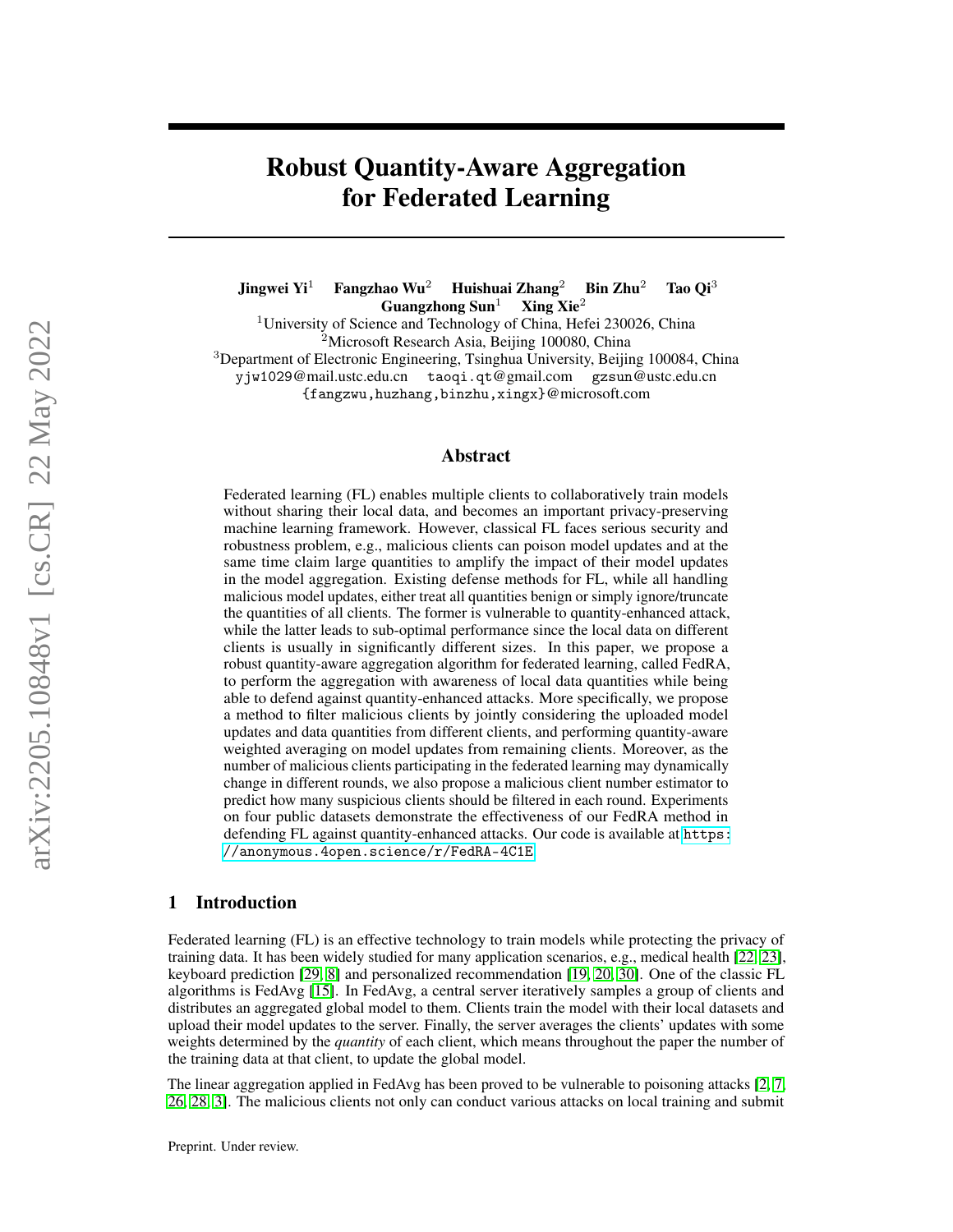malicious updates to degrade the performance of the global model or inject a backdoor to the global model, but also can amplify the impact of malicious updates on the global model by submitting large quantities to obtain unfairly high weights in the model aggregation on the server. We name the attacks quantity-enhanced attacks throughout the paper.

Several methods have been proposed to defend against poisoning attacks for federated learning [\[4,](#page-9-7) [31,](#page-10-6) [6,](#page-9-8) [25,](#page-10-7) [17,](#page-9-9) [18\]](#page-9-10). However, most existing defenses are flawed in handling quantities. These methods can be classified into two groups according to their handling of quantities. The first group is quantity-ignorant defenses. Such a defense aggregates updates without considering quantities. Since aggregating updates with quantities benefits model performance [\[32,](#page-10-8) [21\]](#page-10-9), applying these defenses may lead to performance degradation. For example, Yin et al. [\[31\]](#page-10-6) propose Median and Trmean, which compute the median and trimmed-mean value of each dimension of the updates, respectively. Blanchard et al. [\[4\]](#page-9-7) propose Krum, which selects the update closest to its subset of neighboring updates as the aggregated result. The second group is quantity-aware defenses. A defense in this group aggregates updates with quantities but by default treats quantities submitted by clients as benign. These defenses usually outperform quantity-ignorant defenses when quantities are submitted correctly. However, an attacker can exploit this characteristic to conduct quantity-enhanced attacks, leading to severely degraded performance of these quantity-aware defenses. For example, Sun et al. [\[25\]](#page-10-7) propose Norm-Bound, which clips the norm of each update and averages them according to weights proportional to the quantities submitted by clients. Pillutla et al. [\[17\]](#page-9-9) propose RFA, which runs an approximate algorithm to minimize the quantity-aware geometric median of updates.

In this paper, we propose a robust quantity-aware aggregation method, called *FedRA*, for federated learning. It aims to apply weighted averaging on updates according to clients' quantities, while being quantity-robust to defend FL against quantity-enhanced attacks. In FedRA, we propose a method to filter malicious clients by jointly considering the uploaded model updates and data quantities from different clients, and performing quantity-aware weighted averaging on model updates from remaining clients. Meanwhile, we notice that some existing defenses assume that the number of malicious clients in each round is fixed, which is too idealistic for federated learning. Therefore, we further propose a malicious client number estimator to dynamically decide the number of malicious clients in each round. Experiments on four datasets validate the effectiveness of our FedRA.

## 2 Related Works

Federated learning [\[15\]](#page-9-3) enables multiple clients collaboratively train models without sharing their local datasets. There are three steps in each round of federated learning. First, a central server randomly samples a group of clients and distributes the global model to them. Second, the clients train the model with their local datasets and upload their model updates to the central server. Finally, the central server aggregates the received updates to update the global model. In FedAvg [\[15\]](#page-9-3), the updates are weighted averaged according to the quantity of clients' training samples. The above steps are performed iteratively until the global model converges.

However, the classical federated learning is vulnerable to poisoning attacks, i.e., untargeted attacks [\[2,](#page-9-4) [7\]](#page-9-5) and backdoor attacks [\[14,](#page-9-11) [1,](#page-9-12) [26,](#page-10-4) [28,](#page-10-5) [3\]](#page-9-6). In this paper, we focus on defending against untargeted attacks, which aim to degrade the performance of the global model on all input samples. To defend against the attacks, several robust aggregation methods have been proposed. Yin et al. [\[31\]](#page-10-6) propose Median and Trmean that apply coordinated-wise median and trimmed-mean, respectively, to filter malicious updates. Blanchard et al. [\[4\]](#page-9-7) propose Krum that computes a square-distance-based score to select the update closest to a subset of neighboring updates. mKrum [\[4\]](#page-9-7) is a variance of Krum. It selects multiple updates and averages them. Bulyan [\[6\]](#page-9-8) is a combination of mKrum and Trmean: it first selects several updates through mKrum and then aggregates them with Trmean. Since the above defenses do not consider quantities of clients' training samples, the convergence speed and model performance of these methods are degraded [\[32,](#page-10-8) [21\]](#page-10-9), especially in long-tailed data distributions (see Appendix [C.1\)](#page-15-0). Long-tailed data distributions are common in real-world scenarios and have been widely researched [\[33,](#page-10-10) [34,](#page-10-11) [12\]](#page-9-13). These five methods are quantity-ignorant methods.

Sun et al. [\[25\]](#page-10-7) propose Norm-bound that clips the  $L_2$  norm of received updates to a predefined threshold. Pillutla et al. [\[17\]](#page-9-9) propose RFA that computes weights for each update by running an approximation algorithm to minimize the quantity-aware geometric median of updates. These two methods are quantity-aware defenses. They take quantities into consideration when aggregating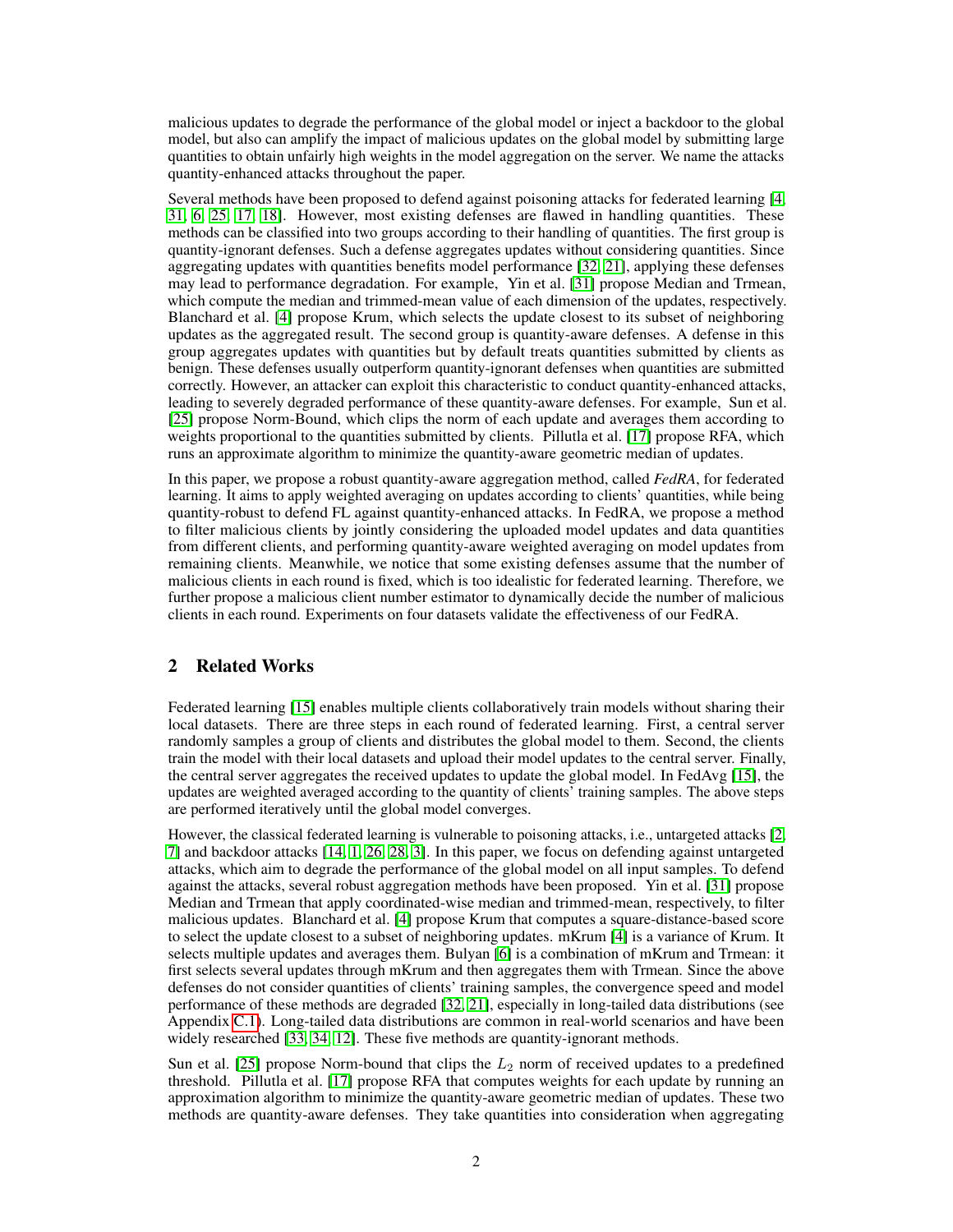Table 1: Comparison of different defense methods in handling local data quantity.

<span id="page-2-0"></span>

|                 | Krum | mKrum | Median | Frmean | Bulvan | Norm-bound | <b>RFA</b> | Truncate | ours |
|-----------------|------|-------|--------|--------|--------|------------|------------|----------|------|
| Ouantity-aware  |      |       |        |        |        |            |            |          |      |
| Quantity-robust |      |       |        |        |        |            |            |          |      |
| Joint detection |      |       |        |        |        |            |            |          |      |

updates but by default treat all received quantities as benign. Portnoy et al. [\[18\]](#page-9-10) point out that received quantities may be malicious and can be exploited to increase the impact of malicious updates. They further propose to truncate received quantities to a dynamic threshold in each round, which guarantees any 10% clients do not have more than 50% samples. The Truncate method is quantity-robust. However, quantities of benign clients with a large number of training samples may also be truncated, which degrades performance. Meanwhile, they filter malicious updates without jointly considering quantities and updates. It cause the assumptions in Trmean may not hold, which leads to sub-optimal update filtering. We summarize the characteristics of defenses in Table [1.](#page-2-0)

## <span id="page-2-1"></span>3 Problem Definition

Suppose that training samples are sampled from a distribution D in sample space Z. Let  $f(\mathbf{w}; z)$ denote the loss function of model parameter w at data point z, and  $F(\mathbf{w}) = \mathbb{E}_{z \sim \mathcal{D}}[f(\mathbf{w}; z)]$  is the corresponding population loss function. The goal is to train a model that minimizes the population loss function  $\mathbf{w}^* = \arg \min_{\mathbf{w} \in \mathcal{W}} F(\mathbf{w})$  in the parameter space. Assume that there are N clients in total and M of them are malicious. The *i*-th client has a local dataset  $D_i$ , where any  $z \in D_i$  are independently sampled from distribution D. The empirical loss of the *i*-th client is  $F_i(\mathbf{w}) = \frac{1}{||\mathcal{D}_i||} \sum_{z \in \mathcal{D}_i} f(\mathbf{w}; z)$ . In the t-th round, the central server randomly samples n clients and distributes the global model  $w_t$ to them. To simplify the theoretical analysis, we follow FedSGD [\[15\]](#page-9-3) and Trmean [\[31\]](#page-10-6), and assume that if the *i*-th client is benign, its update is  $\mathbf{g}_t^i = \nabla F_i(\mathbf{w}_t)$  and its quantity is  $q_t^i = ||\mathcal{D}_i||$ . If the  $i$ -th client is malicious, it can submit an arbitrary update and quantity to the server. After receiving the updates and quantities from the sampled  $n$  clients, the server computes the global update with a certain aggregation rule A:  $\mathbf{g}_{t+1} = \mathcal{A}(\mathbf{g}_t^1, ..., \mathbf{g}_t^n, q_t^1, ..., q_t^n)$ .

Some of the existing defenses, e.g., mKrum [\[4\]](#page-9-7) and Trmean [\[31\]](#page-10-6), need to know the number of malicious clients in each round to set parameters appropriately. However, this is unrealistic in federated learning scenarios. In our work, we consider two settings: fixed-ratio setting and dynamicratio setting. In the fixed-ratio setting, the number of malicious clients  $m$  in each round is proportional, i.e.,  $m = \lceil \frac{nM}{N} \rceil$ . It is known to the server. This setting is unrealistic in federated learning. We use it to analyze the upper bound capability of defenses to filter malicious updates. In the dynamic-ratio setting, the server only knows the overall number of malicious clients  $M$ , but the exact number of malicious clients in each round is unknown. Compared to the fixed ratio setting, the dynamic ratio setting is more in line with real-world federating learning scenarios.

We introduce some definitions that are useful in describing our algorithm.

**Definition 1** ((r, m)-Byzantine resilience). Let  $g$ <sup>1</sup>, ...,  $g$ <sup>n−m</sup> be independent identically distributed *random vectors, where*  $g^i \in \mathbb{R}^d$ *, and*  $\mathbb{E}[g^i] = \mu$ *. Let*  $b^1$ *, ...,*  $b^m$  *be any random vectors in*  $\mathbb{R}^d$ *,* possibly dependent on  $g^{i}s$ . Aggregate rule A is said to be  $(r, m)$ -Byzantine resilience if  $g =$  $\mathcal{A}(\bm{g}^1,...,\bm{g}^{n-m},\bm{b}^1,...,\bm{b}^m)$  satisfies  $\mathbb{E}\left[\lVert \bm{g}-\bm{\mu}\rVert_2 \right] \leqslant r,$  where  $0 \leq r \leq \lVert \bm{\mu}\rVert_2.$ 

**Definition 2**  $((r, m)$ -L<sub>1</sub> *Byzantine resilience*). Let  $g<sup>1</sup>$ , ...,  $g<sup>n-m</sup>$  *be independent identically distributed random vectors, where*  $g^i \in \mathbb{R}^d$ *, and*  $\mathbb{E}[g^i] = \mu$ *. Let*  $b^1$ *, ...,*  $b^m$  *be any random vectors* in  $\mathbb{R}^d$ , possibly dependent on  $\boldsymbol{g}^i$ s. Aggregate rule  $\mathcal A$  is said to be  $(r, m)$ - $L_1$  Byzantine resilience if  $g = A(g<sup>1</sup>,..., g<sup>n-m</sup>, b<sup>1</sup>,..., b<sup>m</sup>)$  *satisfies*  $\mathbb{E} [||g - \mu||_1] \leq r$ , where  $0 \leq r \leq ||\mu||_1$ .

**Definition 3** *(Sub-exponential random variable). A random variable* X *with*  $\mathbb{E}[X] = \mu$  *is called sub-exponential with parameters*  $(v^2, \alpha)$  *if*  $\mathbb{E}[e^{\lambda(X-\mu)}] \leq e^{\frac{1}{2}v^2\lambda^2}$ ,  $\forall |\lambda| < \frac{1}{\alpha}$ .

**Definition 4** *(Gaussian random variable). A random variable X is Gaussian if*  $X \sim \mathcal{N}(\mu, \sigma^2)$ , *where* ∼ *means "is of distribution".*

**Definition 5** *(Lipschitz). h is L*-*Lipschitz if*  $|h(\mathbf{w}) - h(\mathbf{w}')| \le L||\mathbf{w} - \mathbf{w}'||_2$ ,  $\forall$  **w**, **w'**.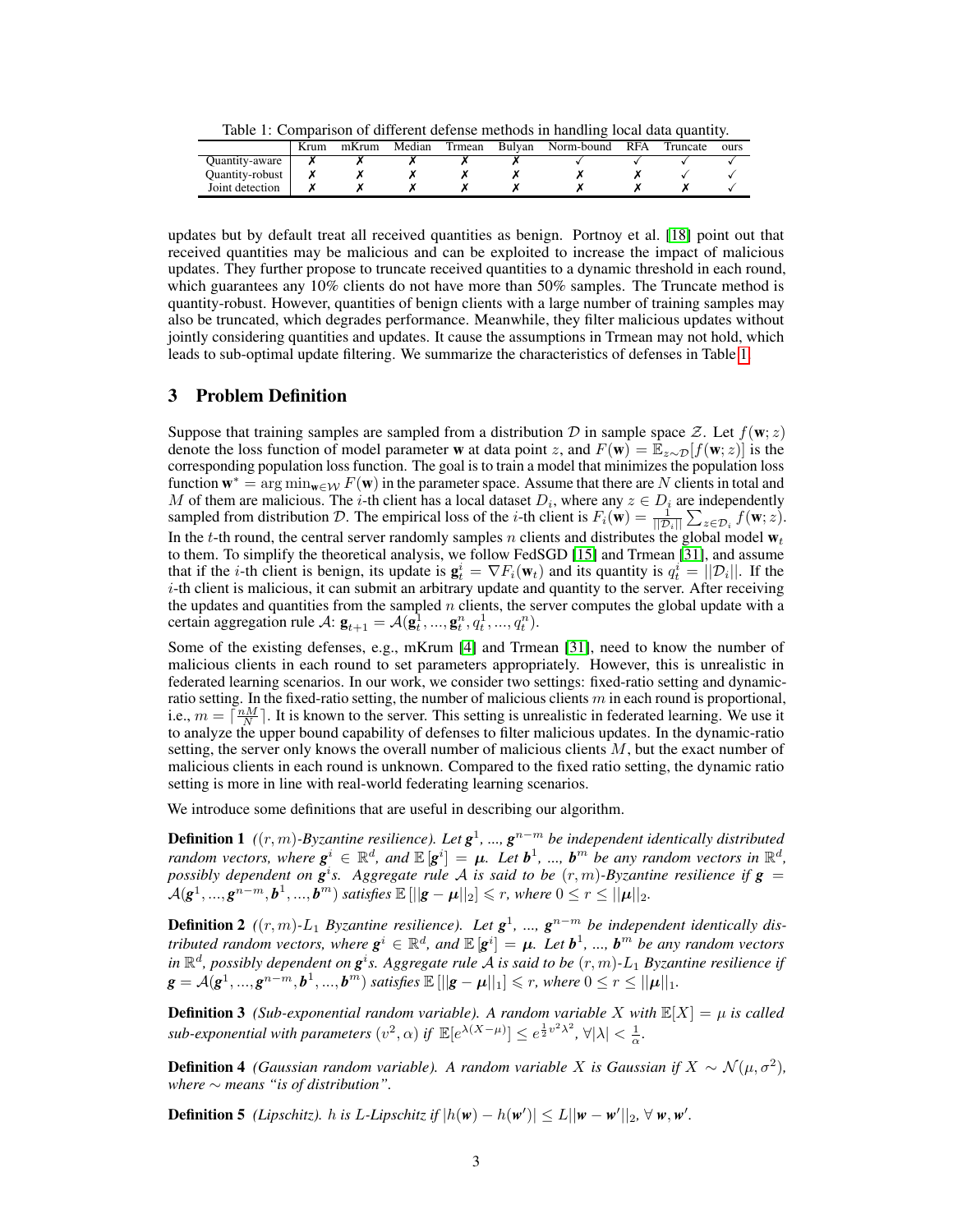**Definition 6** *(Smoothness).* h is L-smooth if  $|\nabla h(\mathbf{w}) - \nabla h(\mathbf{w}')| \leq L ||\mathbf{w} - \mathbf{w}'||_2$ ,  $\forall \mathbf{w}, \mathbf{w}'$ .

## 4 Methodology

In this section, we introduce the details of our FedRA. We first introduce the  $L_1$ -based Krum, which has a lower upper bound of error compared with the original Krum [\[4\]](#page-9-7). We then introduce our robust quantity-aware aggregation, which can filter malicious updates by jointly considering both updates and quantities. Finally, we propose a malicious client number estimator to dynamically determine the number of malicious clients in each round.

#### <span id="page-3-5"></span>4.1 L1-based Krum

In this subsection, we introduce the  $L_1$ -based Krum, which changes the square distance in Krum [\[4\]](#page-9-7) to  $L_1$  distance. More specifically, for the update of the *i*-th client  $\mathbf{g}^i$ , we first compute the  $L_1$  distance between  $g^i$  and other  $(n-1)$  updates. For any  $j \neq i$ , we denote  $i \rightarrow j$  as the fact that  $g^j$  belongs to the  $(n - m - 2)$  updates closest to  $g^i$  in terms of the  $L_1$  distance. Then we compute a score for  $\mathbf{g}^i$ , denoted as  $s(i) = \sum_{i \to j} ||\mathbf{g}^i - \mathbf{g}^j||_1$ . Finally,  $L_1$ -Krum $(\mathbf{g}^1, ..., \mathbf{g}^n) = \mathbf{g}^{i*}$ , where  $i_*$  refers to the client minimizing the score,  $s(i_*) \leq s(i)$ ,  $\forall i$ .

To prove that  $L_1$ -based Krum is Byzantine resilience, we follow Yin et al. [\[31\]](#page-10-6) by assuming that the updates are all sub-exponential:

**Assumption 1** For any  $g^i$ , its k-th dimension  $g^i_k$  is a sub-exponential variable with parameters  $(v_k^2, \alpha_k)$  where  $\mathbb{E}[g_k^i] = \mu_k, \mathbb{E}[(g_k^i - \mu_k)^2] = \sigma_k^2$ ,  $v_k = \sigma_k$ , and  $\alpha_k < \frac{\sigma_k}{\sqrt{2\ln 2n}}$ .

**Proposition 1** Let  $g^1$ , ...,  $g^{n-m}$  be independently identically distributed updates, where  $g^i \in \mathbb{R}^d$ ,  $ad \mathbb{E}[g^i] = \mu$ . Let  $b^1, ..., b^m$  be any random vectors in  $\mathbb{R}^d$ , possibly dependent on  $g^i$ s. Suppose that *Assumption 1 holds for all benign updates. if*  $2m + 2 < n$  *and*  $\zeta(n,m) ||\sigma||_1 \leq ||\mu||_1$  *where* 

<span id="page-3-1"></span><span id="page-3-0"></span>
$$
\zeta(n,m) = \frac{3\sqrt{2\ln 2}(n-m) + (n-2)\sqrt{2\ln 2(n-m)}}{n-2m-2} = O(\sqrt{\ln n})
$$
\n(1)

*and*  $\sigma$  *is a* d-dimensional vector denoted as [ $\sigma_1$ , ...,  $\sigma_d$ ], then the L<sub>1</sub>-based Krum is  $(r, m)$ -L<sub>1</sub> *Byzantine resilience, where*  $r = \zeta(n,m) ||\boldsymbol{\sigma}||_1$ .

Proposition [1](#page-3-1) is proved in Appendix [A.1.](#page-11-0) It is obvious that the  $L_1$ -based Krum is also  $(r, m)$ -Byzantine resilience if  $\zeta(n,m)||\sigma||_1 \leq ||\mu||_2$ . Compared with the error of the original squaredistance-based Krum which is at least  $O(\sqrt{n})$ , the  $L_1$ -based Krum has a better expectation of error. Meanwhile, according to the experimental results shown in Appendix [C.3,](#page-17-0) our  $L_1$ -based FedRA outperforms the variant using the square distance.

Following [\[31\]](#page-10-6), we state the statistical error guarantees of the  $L_1$ -based Krum for strongly convex and smooth non-convex population loss function F.

<span id="page-3-2"></span>**Assumption 2** *(Smoothness of f and F). For any*  $z \in \mathcal{Z}$ *, we assume that the partial derivative of* f(·; z) *with respect to the* k*-th dimension of its first argument, denotes as* ∂kf(·; z)*, is* Lk*-Lipschitz for each*  $k \in [1, d]$  *and function*  $f(\cdot; z)$  *is L-smooth. We also assume that*  $F(\cdot)$  *is L<sub>F</sub>-smooth. Let*  $\widehat{L} := (\sum_{k=1}^d L_k^2)^{\frac{1}{2}}$ . It is obvious that  $L_F \le L \le \widehat{L}$ .

<span id="page-3-3"></span>**Assumption 3** *(Minimizer in W).* Suppose that  $F(w)$  is  $\lambda_F$ -strongly convex, and let  $w^* =$  $argmin_{\mathbf{w}\in\mathcal{W}}F(\mathbf{w})$ . We assume that  $\nabla F(\hat{\mathbf{w}}^*)=0$ .

**Theorem 1** Assume that Assumptions [1,](#page-3-0) [2](#page-3-2) and [3](#page-3-3) hold, and  $2m + 2 < n$ . Choose  $\eta = 1/L_F$ . If  $w_{t+1} = w_t - \eta \mathbf{g}_t$ , after *T* iterations, we have

<span id="page-3-4"></span>
$$
\mathbb{E}\left[\left|\left|\mathbf{w}_{T}-\mathbf{w}^{*}\right|\right|_{2}\right] \leq \left(1-\frac{\lambda_{F}}{L_{F}+\lambda_{F}}\right)^{T}\mathbb{E}\left[\left|\left|\mathbf{w}_{0}-\mathbf{w}^{*}\right|\right|_{2}\right] + \frac{2}{\lambda_{F}}\zeta(n,m)\|\boldsymbol{\sigma}\|_{1}.
$$
 (2)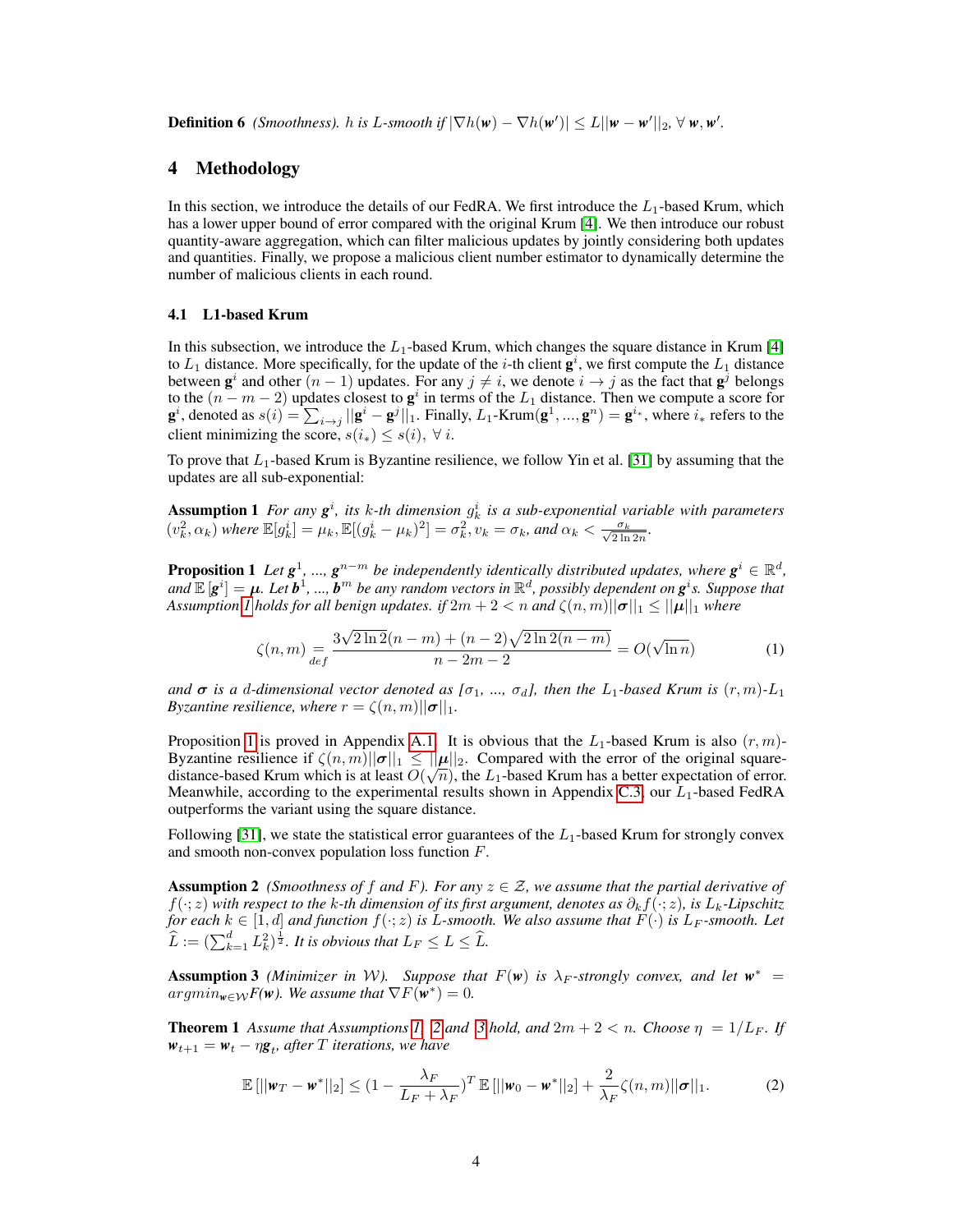**Theorem [2](#page-3-2)** Assume that Assumptions [1](#page-3-0) and 2 hold, and  $2m + 2 < n$ . Choose  $\eta = 1/L_F$ . If  $w_{t+1} = w_t - \eta \mathbf{g}_t$ , after *T* iterations, we have

$$
\min_{t=0,...,T} \mathbb{E} \left[ ||\nabla F(\mathbf{w}_t)||_2^2 \right] \le \frac{2L_F}{T} \mathbb{E} [F(\mathbf{w}_0) - F(\mathbf{w}^*)] + (\zeta(n,m) ||\boldsymbol{\sigma}||_1)^2. \tag{3}
$$

Theorem [1](#page-3-4) and [2](#page-4-0) are proved in Appendices [A.3](#page-13-0) and [A.4,](#page-13-1) respectively.

In this subsection, we introduce our robust quantity-aware aggregation algorithm. The  $L_1$ based Krum is a quantity-ignorant defense. We can intuitively improve the  $L_1$ -based Krum by selecting multiple updates and aggregating them with their quantities. We prove some propositions before introducing our intuition.

<span id="page-4-1"></span>**Lemma 1** *For any sample*  $z \in \mathcal{Z}$ *, suppose that*  $\mathbb{E}[\partial_k f(\mathbf{w}; z)] = \mu_k$  *and*  $\mathbb{E}[(\partial_k f(\mathbf{w}; z) (\mu_k)^2$  =  $\sigma_k^2$ , then for the update of the *ith benign client, we have*  $\mathbb{E}[g_k^i] = \mu_k$  and  $\mathbb{E}[(g_k^i - \mu_k)^2] = \sigma_k^2/q^i.$ 

## 4.2 Robust Quantity-Aware Aggregation **Algorithm 1 Robust Quantity-Aware Aggregation**

<span id="page-4-6"></span><span id="page-4-0"></span>**Input:** N, M, n,  $\{(\mathbf{g}_t^i, q_t^i)|i \in [n]\}$ 1:  $S \leftarrow \emptyset, m \leftarrow \lceil \frac{nM}{N} \rceil$ 2: for  $i \in [n]$  do 3:  $s(i) \leftarrow (q^i)^\gamma \sum_{i \rightarrow j} Q(\mathbf{g}^i, \mathbf{g}^j, q^i, q^j)$ 4:  $S \leftarrow S \cup \{s(i)\}$ 5: end for  $c \leftarrow \begin{cases} n-m-1 & \text{fixed-ratio}, \\ MCNF(\cdot, \mathcal{L}) & \text{otherwise}. \end{cases}$  $n - MCNE(n, S)$  dynamic-ratio. 6: selects c clients  $C$  with smallest scores in  $S$ 

<span id="page-4-4"></span>7:  $\mathbf{g}_t \leftarrow \frac{1}{\sum_{i \in \mathcal{C}} q_t^i} \sum_{i \in \mathcal{C}} q_t^i \mathbf{g}_t^i$ 

Lemma [1](#page-4-1) is proved in Appendix [B.1.](#page-14-0) It indicates that the larger the quantity, the smaller the variance of an update. This explains why aggregations considering quantities have better performance. It also implies that an attacker can submit relatively low-variance updates and enlarge the quantity to amplify the impact of malicious updates to defeat quantity-aware defenses.

<span id="page-4-2"></span>**Assumption 4** *For any*  $z \in \mathcal{Z}$ *, the k-th dimension of*  $\nabla f(\mathbf{w}; z)$  *is a sub-exponential variable with parameters*  $(v_k^2, \alpha_k)$  *where*  $\mathbb{E}[\partial_k f(\mathbf{w}; z)] = \mu_k$ ,  $Var(\partial_k \tilde{f}(\mathbf{w}; z)) = \sigma_k^2$ ,  $v_k = \sigma_k$ , and  $\alpha_k < \frac{\sigma_k}{\sqrt{2 \ln 2n}}$ .

<span id="page-4-3"></span>**Assumption 5** *For any*  $z \in \mathcal{Z}$ *, the k-th dimension of*  $\nabla f(\mathbf{w}; z)$  *is a Gaussian variable:*  $\partial_k f(\mathbf{w}; z) \sim$  $\mathcal{N}(\mu_k, \sigma_k^2)$ .

**Proposition 2** Let  $g^i$  and  $g^j$  be any pair of independently distributed benign updates and  $q^i$  and  $q^j$ *be the corresponding quantities. Suppose that Assumption [4](#page-4-2) holds, we then have*

$$
\mathbb{E}\left[\vert\vert \mathbf{g}^{i} - \mathbf{g}^{j} \vert\vert_{1}\right] \leq \sqrt{2\ln 2} \sqrt{\frac{q^{i} + q^{j}}{q^{i}q^{j}}} \vert\vert \boldsymbol{\sigma} \vert\vert_{1},\tag{4}
$$

where  $\sigma$  is a d-dimensional vector denoted as  $[\sigma_1, ..., \sigma_d]$ .

**Proposition 3** Let  $g^i$  and  $g^j$  be any pair of independently distributed benign updates and  $q^i$  and  $q^j$ *be the corresponding quantities. Suppose that Assumption [5](#page-4-3) holds, we then have*

<span id="page-4-5"></span>
$$
\mathbb{E}\left[\vert\vert \mathbf{g}^i - \mathbf{g}^j \vert\vert_1\right] = \sqrt{\frac{2}{\pi}} \sqrt{\frac{q^i + q^j}{q^i q^j}} \vert\vert \boldsymbol{\sigma} \vert\vert_1,\tag{5}
$$

where  $\sigma$  is a d-dimensional vector denoted as  $[\sigma_1, ..., \sigma_d]$ .

Propositions [2](#page-4-4) and [3](#page-4-5) are proved in Appendix [B.2](#page-14-1) and Appendix [B.3,](#page-14-2) respectively. Define Q as:

$$
Q(\mathbf{g}^i, \mathbf{g}^j, q^i, q^j) = \sqrt{\frac{q^i q^j}{q^i + q^j}} ||\mathbf{g}^i - \mathbf{g}^j||_1.
$$
 (6)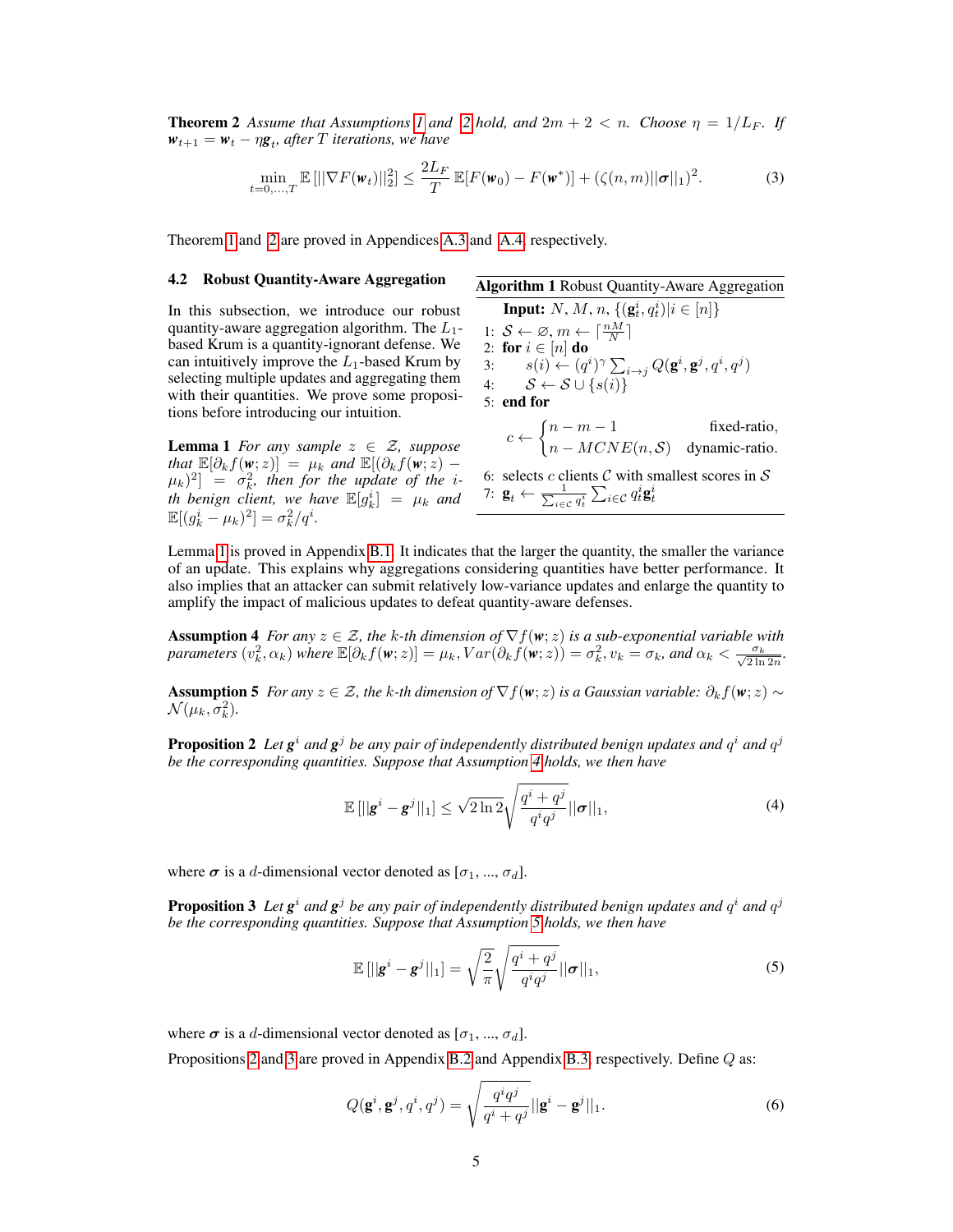From Propositions [2](#page-4-4) and [3,](#page-4-5) we have  $\mathbb{E}[Q(\mathbf{g}^i, \mathbf{g}^j, q^i, q^j)] \leq \xi ||\boldsymbol{\sigma}||_1$  when Assumption [4](#page-4-2) or [5](#page-4-3) holds, where  $\xi$  is a constant. It means that the upper bound of the value of  $\mathbb{E}[Q]$  is irrelevant with quantities. Based on  $Q$ , we modify the score of the *i*-th client in the  $L_1$ -based Krum to be

$$
s(i) = \sum_{i \to j} Q(\mathbf{g}^i, \mathbf{g}^j, q^i, q^j),
$$
\n<sup>(7)</sup>

where  $i \rightarrow j$  is defined in the first paragraph of Section [4.1.](#page-3-5) Finally, we select c clients with the smallest scores and compute the global update as  $\mathbf{g} = \frac{1}{\sum_{i \in \mathcal{C}} q^i} \sum_{i \in \mathcal{C}} q^i \mathbf{g}^i$ , where  $\mathcal{C}$  is the set of selected clients. In the fixed-ratio setting, c equals to  $n - \lceil \frac{nM}{N} \rceil - 1$  in each round.

However, only correcting the distance with  $Q$  is not enough. Suppose that the quantity of the *i*-th client is  $q^i$  and the k-th dimension of its updates is with variance  $\sigma_k^2/q^i$ . According to Lemma [1,](#page-4-1) the *i*-th client is likely to be benign. Assume that the learning rate is proportional to  $\sum_{i \in \mathcal{C}} q^i$ . If the update and quantity of the *i*-th client is selected, then it will add variance proportional to  $q^i \sigma_k^2$  into the  $k$ -th dimension of the final aggregated updates. Therefore, we further multiply the score by a penalty term. The final score is defined as

$$
s(i) = (qi)\gamma \sum_{i \to j} Q(\mathbf{g}i, \mathbf{g}j, qi, qj),
$$
\n(8)

where  $\gamma$  < 0.5 is a hyper-parameter. The algorithm of our robust quantity-aware aggregation is shown in Algorithm [1.](#page-4-6)

#### 4.3 Malicious Client Number Estimator

The above robust quantity-aware aggregation algorithm needs a parameter  $c$  to decide how many updates to be selected. In the fixed-ratio setting, we can set  $c = n - m - 1 = n - \left\lceil \frac{nM}{N} \right\rceil - 1$ . However, the number of malicious clients changes in different rounds in the dynamic-ratio setting. Setting  $c$  as the expectation of the number of benign clients in each round makes some malicious updates be definitely selected in some rounds, while setting  $c$  too small leads to a significant reduction in the amount of training data. Therefore, we propose a malicious client number estimator to predict the number of malicious clients in each round. Our malicious client esti-

<span id="page-5-1"></span>

| <b>Algorithm 2 Malicious Client Number Estimator</b>                |
|---------------------------------------------------------------------|
| <b>Input:</b> $n, \{s(i) i \in [n]\}$                               |
| Output: $\tilde{m}$                                                 |
| 1: $\mathcal{L} \leftarrow \varnothing$                             |
| 2: for $i = 0, 1, , n$ do                                           |
| Estimate $\mu_b$ , $\sigma_b$ , $\mu_m$ , $\sigma_m$ by Eq 12<br>3: |
| 4: Compute $\hat{l}(i)$ through Eq 11                               |
| 5: $\mathcal{L} \leftarrow \mathcal{L} \cup \{\hat{l}(i)\}\$        |
| $6:$ end for                                                        |
| 7: $\widetilde{m} \leftarrow \arg \max_{\widetilde{m}} \mathcal{L}$ |
|                                                                     |

mator computes the number of malicious clients  $\tilde{m}$  by maximizing the log-likelihood as follows:

$$
\hat{l}(\widetilde{m}) = \ln p(\widetilde{m}, s(1), ..., s(n))
$$

$$
= \ln p(\widetilde{m}) + \sum_{i=1}^{n} \ln p(s(i)|\widetilde{m}).
$$
(9)

<span id="page-5-0"></span>To simplify the problem, we assume the scores of benign and malicious clients follows two independent Gaussian distributions. Since  $\tilde{m}$  follows the hypergeometric distribution  $\mathcal{H}(n, M, N)$ , we have

$$
\hat{l}(\widetilde{m}) = \ln \frac{\binom{M}{\widetilde{m}} \binom{N-M}{n-\widetilde{m}}}{\binom{N}{M}} - \sum_{i=1}^{n} (\ln \sigma_b \sqrt{2\pi} + \frac{(s(i) - \mu_b)^2}{2\sigma_b^2}) \mathbb{I}[i \notin \mathcal{M}]
$$
\n
$$
- \sum_{i=1}^{n} (\ln \sigma_m \sqrt{2\pi} + \frac{(s(i) - \mu_m)^2}{2\sigma_m^2}) \mathbb{I}[i \in \mathcal{M}],
$$
\n(10)

where  $\mathbb I$  is the indicator function,  $\mathcal M$  is the estimated malicious clients set in the current round,  $|M| = \tilde{m}$ ,  $\mu_b$  and  $\sigma_b^2$  are the mean and variance of benign scores, and  $\mu_m$  and  $\sigma_m^2$  are those of malicious scores. Suppose that our robust quantity-aware aggregation can effectively select malicious malicious scores. Suppose that our robust quantity-aware aggregation can effectively select malicious clients in the fixed-ratio settings, malicious clients will get the largest scores. We first sort the scores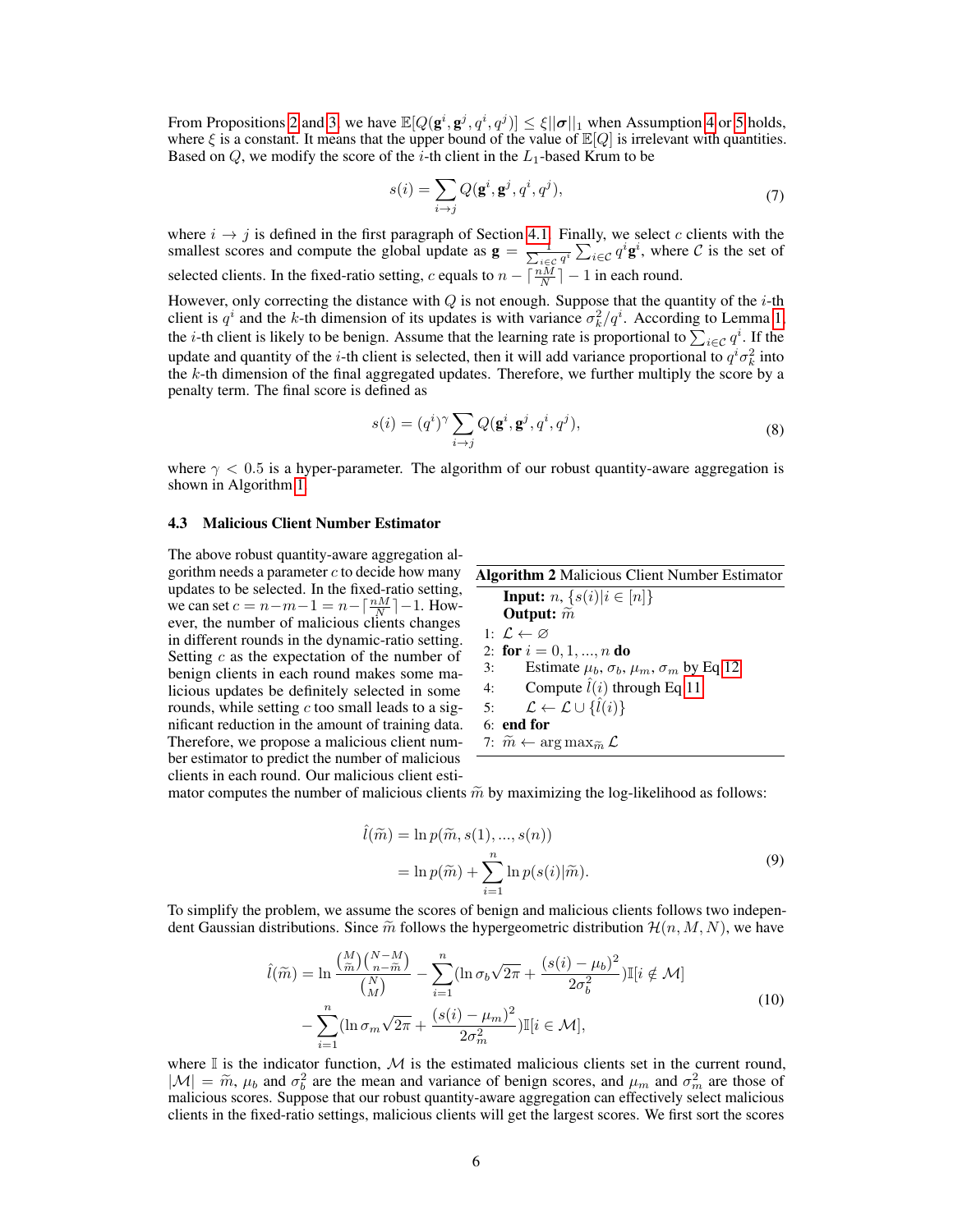by ascending order. Without loss of generality, we assume that the scores are already sorted, i.e.,  $s(i) < s(j)$ ,  $\forall i < j$ . Therefore, the Equation [10](#page-5-0) can be simplified as

<span id="page-6-1"></span><span id="page-6-0"></span>
$$
\hat{l}(\widetilde{m}) \propto \ln\left(\frac{M}{\widetilde{m}}\right) \left(\frac{N-M}{n-\widetilde{m}}\right) - (n-\widetilde{m})\ln\sigma_b - \widetilde{m}\ln\sigma_m
$$

$$
-\sum_{i=1}^{n-\widetilde{m}}\frac{(s(i)-\mu_b)^2}{2\sigma_b^2} - \sum_{i=n-\widetilde{m}+1}^{n}\frac{(s(i)-\mu_m)^2}{2\sigma_m^2}.
$$
(11)

The mean and variance of the two Gaussian distributions are estimated as follows:

$$
\mu_b = \frac{1}{n - \tilde{m}} \sum_{i=1}^{n - \tilde{m}} s(i), \ \sigma_b^2 = \frac{1}{n - \tilde{m} - 1} \sum_{i=1}^{n - \tilde{m}} (s(i) - \mu_b)^2,
$$
\n
$$
\mu_m = \frac{1}{\tilde{m}} \sum_{i=n - \tilde{m} + 1}^{n} s(i), \ \sigma_m^2 = \frac{1}{\tilde{m} - 1} \sum_{i=n - \tilde{m} + 1}^{n} (s(i) - \mu_m)^2.
$$
\n
$$
(12)
$$

One may ask how  $s(i)$  is computed since it is relevant with  $\tilde{m}$ . A reasonable way is to initialize  $\widetilde{m} = m = \left[\frac{nM}{N}\right]$ , iteratively compute  $s(i)$  and run the malicious client number estimator to update  $\widetilde{m}$ .<br>However, our experiments indicate that the performance without iterative approximation is already However, our experiments indicate that the performance without iterative approximation is already great enough. The algorithm of our malicious client number estimator is summarized in Algorithm [2.](#page-5-1)

#### 5 Experiments

#### 5.1 Datasets and Experimental Settings

Dataset: We conduct experiments on four public datasets: MNIST [\[11\]](#page-9-14), CIFAR10 [\[10\]](#page-9-15), Adult [\[5\]](#page-9-16), and MIND [\[27\]](#page-10-12). We set the quantities of clients based on a long-tailed distribution, i.e., log-normal distribution. The average sample size of clients is around 20, and the  $\sigma$  of the log-normal distribution is 3. For the IID setting, we randomly shuffle the dataset and partition it according to the quantities. For the non-IID setting, we group the train samples according to their labels, and each client selects samples from a single group whenever possible. This guarantees that the local datasets of most clients contain only one class. The detailed dataset description and statistics are shown in Table [2.](#page-7-0)

Configurations: In our experiments, we use CNN networks as base models for the MNIST and CIFAR10 datasets. For the Adult dataset, we apply a three-layer feed-forward network as the base model. For the MIND dataset, we use a Text-CNN as the base model, and initialize the word embedding matrix with pre-trained Glove embeddings [\[16\]](#page-9-17). We apply FedAdam [\[21\]](#page-10-9) to accelerate model convergence in all methods. We apply dropout with dropout rate 0.2 to mitigate over-fitting. The learning rate is 0.001 for CIFAR10 and Adult and 0.0001 for MNIST and MIND. The maximum of training rounds is 10,000 for MNIST and CIFAR10, 2,000 for Adult, and 15,000 for MIND. The ratio of malicious clients  $M/N$  is 0.1. The number of clients sampled in each round n is 50.  $\gamma$  is 0.1.

Baselines: We compare our FedRA with several baseline methods, including 1) Median [\[31\]](#page-10-6), applying coordinate-wise median on each dimension of updates; 2) Trmean [\[31\]](#page-10-6), applying coordinatewise trimmed-mean on each dimension of updates; 3) Krum [\[4\]](#page-9-7), selecting the update that is closest to a subset of neighboring updates based on the square distance; 4) mKrum [\[4\]](#page-9-7), a variance of Krum that selects multiple updates and averages the selected updates; 5) Bulyan [\[6\]](#page-9-8), selecting multiple clients with mKrum and aggregating the selected updates with Trmean; 6) Norm-bounding [\[25\]](#page-10-7), clipping the  $L_2$  norm of each update with a certain threshold; 7) RFA [\[17\]](#page-9-9), applying an approximation algorithm to minimize the geometric median of updates; 8) Truncate [\[18\]](#page-9-10), limiting the quantity of each client under a dynamic threshold in each round and applying quantity-aware Trmean.

Attack Model: We suppose an attacker controls malicious clients. Each malicious client, if sampled, submits malicious updates and a malicious quantity. We implement three existing untargeted poisoning attack methods to create malicious updates, including 1) Label Flip [\[7\]](#page-9-5): a data poisoning attack that manipulates labels of training samples; 2) LIE [\[2\]](#page-9-4): adding small enough noise in updates to circumvent defenses; 3) Optimize [\[7\]](#page-9-5): a model poisoning attack that adds noise in the opposite position of benign updates. To create malicious quantities, the attacker first computes the mean and variance of benign quantities, which are denoted as  $\mu_q^m$  and  $\sigma_q^m$ , respectively. The malicious quantity is calculated as  $q = \mu_q^m + \alpha_q \sigma_q^m$ , where  $\alpha_q \in \{0, 1, 2, 5, 10\}$  is the quantity-enlarging factor.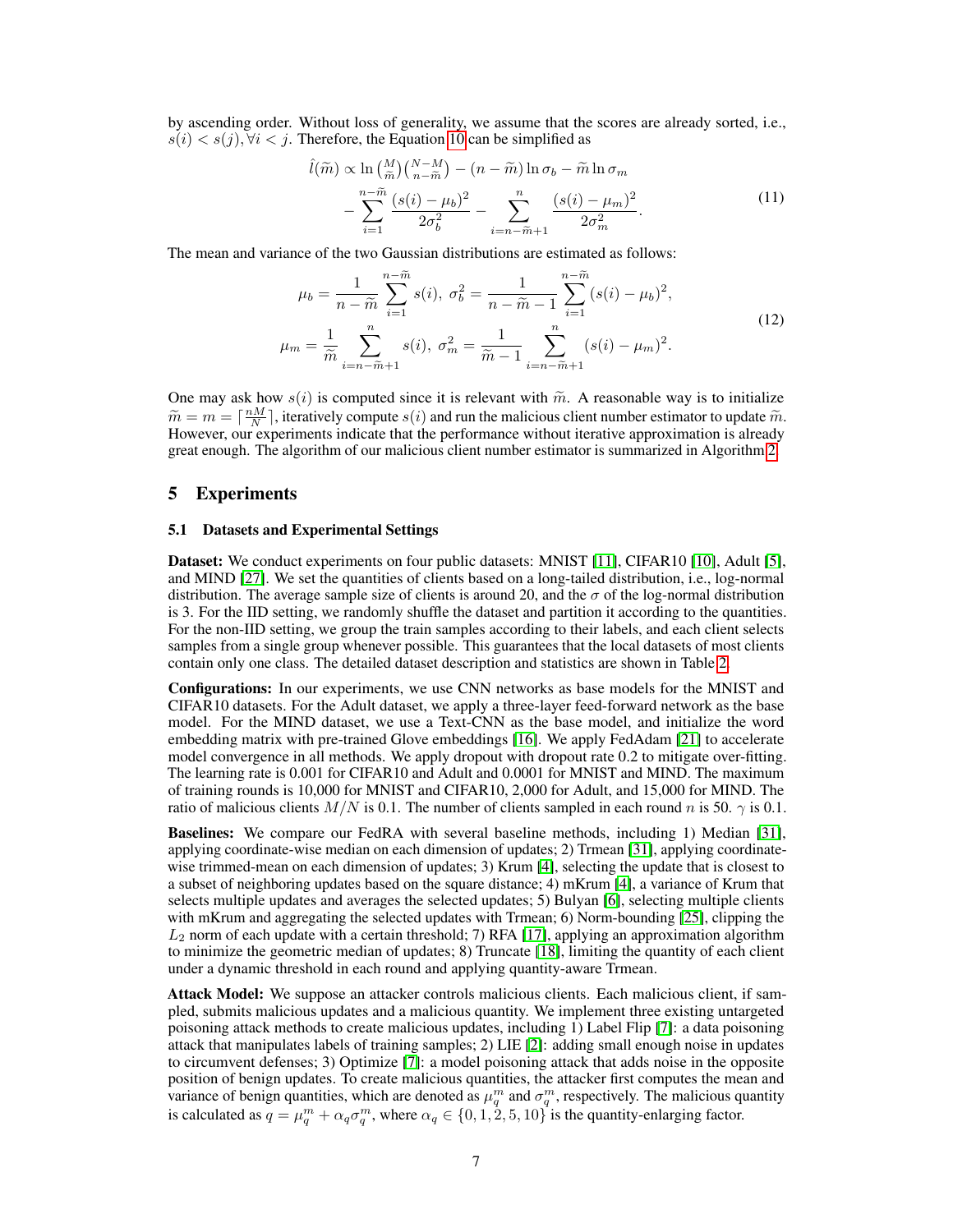<span id="page-7-1"></span><span id="page-7-0"></span>

Table 2: Dataset description and statistics.

Figure 1: Performance comparison of defenses in the fixed-ratio IID setting. The x-axes are the values of accuracy. The y-axes are the values of quantity-enlarging factors.

#### 5.2 Performance Evaluation in Fixed-ratio Setting

In this subsection, we conduct experiments in the fixed-ratio IID setting to analyze the effectiveness of our robust quantity-aware aggregation algorithm. The experimental results are shown in Figure [1.](#page-7-1) We can make the following observations from the figure. First, our FedRA outperforms the best quantity-ignorant defense in the fixed-ratio IID settings. This is because our method performs weighted averaging on selected updates based on their quantities. Second, our FedRA has stable performance with different quantity-enlarging factors. This is because FedRA can defend against quantity-enhanced attacks by jointly considering updates and quantities to filter malicious clients. These two observations reflect the effectiveness of our FedRA algorithm. Third, the performance of quantity-aware defenses, i.e., RFA and Norm-bound, becomes worse with larger quantity-enlarging factors. This is because these quantity-aware defenses by default treat received quantities as benign, which is vulnerable to quantity-enhanced attacks. Finally, Truncate has stable performance with different quantity-enlarging factors, but its performance is lower than FedRA. This is because the Truncate algorithm is quantity-robust by limiting quantities submitted by malicious clients. However, it also restricts quantities of benign clients. Meanwhile, it does not filter malicious clients by jointly considering quantities and updates. Thus, it has sub-optimal performance.

#### <span id="page-7-2"></span>5.3 Performance Evaluation in Dynamic-ratio Setting

In this subsection, we conduct experiments in the dynamic-ratio IID setting to analyze the effectiveness of our malicious client number selector. The experimental results are shown in Figure [2.](#page-8-0) Besides the same observations in the fixed-ratio IID setting, we can make several additional observations. First, our FedRA has stable performance with different quantity-enlarging factors. It outperforms or has similar performance as the best quantity-ignorant defense. This shows the effectiveness of our FedRA with the malicious client estimator. Second, the algorithms that need the number or the upper bound of malicious clients, i.e., mKrum, Trmean, Bulyan, and Truncate, have lower performance in the dynamic-ratio IID setting than in the fixed-ratio IID setting. This is because these methods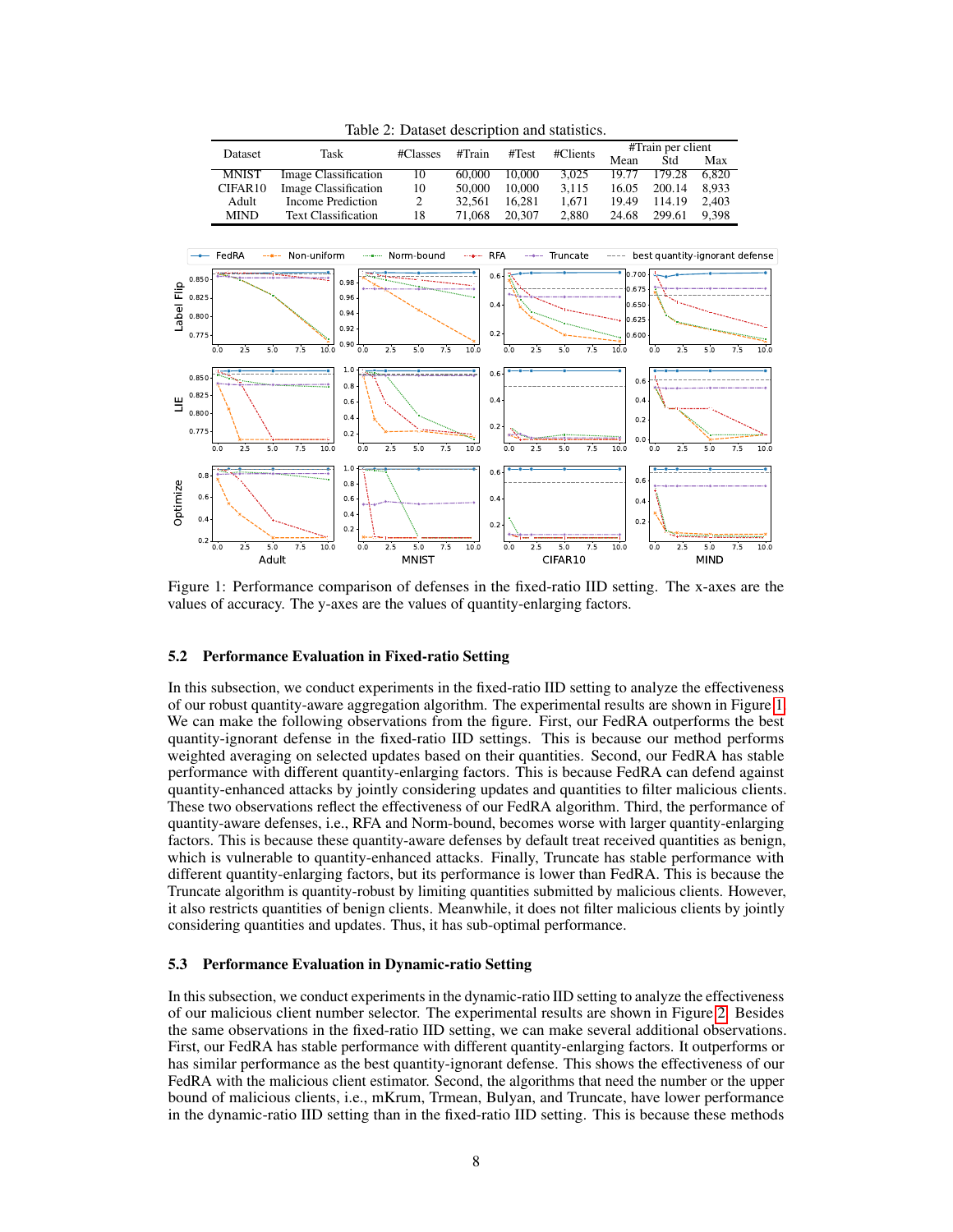<span id="page-8-0"></span>

Figure 2: Performance of defenses in the dynamic-ratio IID setting. The x-axes are the values of accuracy. The y-axes are the values of quantity-enlarging factors.

definitely select malicious updates in some rounds in the dynamic-ratio setting. Finally, our FedRA with the malicious client estimator has lower performance in MNIST under the Label Flip attack. This may be because the scores in MNIST under the Label Flip attack do not follow two distant Gaussian distributions, which causes our malicious client number estimator to predict more than the actual number of malicious clients.

## <span id="page-8-1"></span>6 Discussion

Performance in Non-IID setting. We conduct experiments in the non-IID setting. The results are presented in Appendix [C.2](#page-16-0) due to limited space. The experimental results show that our FedRA still has great performance in most of the cases. However, unlike the IID setting, the performance in the Non-IID setting has no theoretical guarantees. Thus, it may fail in some cases, e.g., in Adult under the Label Flip attack in the fixed-ratio setting. We plan to improve our defense in Non-IID settings by combining with existing Federated Non-IID solutions [\[13,](#page-9-18) [24,](#page-10-13) [9\]](#page-9-19).

**Performance with the malicious client estimator.** As shown in Section [5.3,](#page-7-2) our malicious client number estimator tends to select more malicious clients than expected because the scores may not follow two distant Gaussian distributions. We are studying a more effective malicious client number estimator without the assumption of two distant Gaussian distributions.

**Complexity.** The time complexity of FedRA is  $O(n^2d)$ , which is linear in the dimension of updates.

## 7 Conclusion

In this paper, we propose a robust aggregation method for federated learning, called FedRA. It aims to aggregate clients' local model updates with awareness of clients' quantities to benefit model performance while being quantity-robust to defend against quantity-enhanced attacks.we propose a method to filter malicious clients by jointly considering the uploaded model updates and data quantities from different clients, and perform quantity-aware weighted averaging on model updates from remaining clients. Since the number of malicious clients varies in different rounds, we further design a malicious client number estimator to determine the number of clients to be selected in each round. Experiments on four public datasets demonstrate the effectiveness of our FedRA and the malicious client number estimator.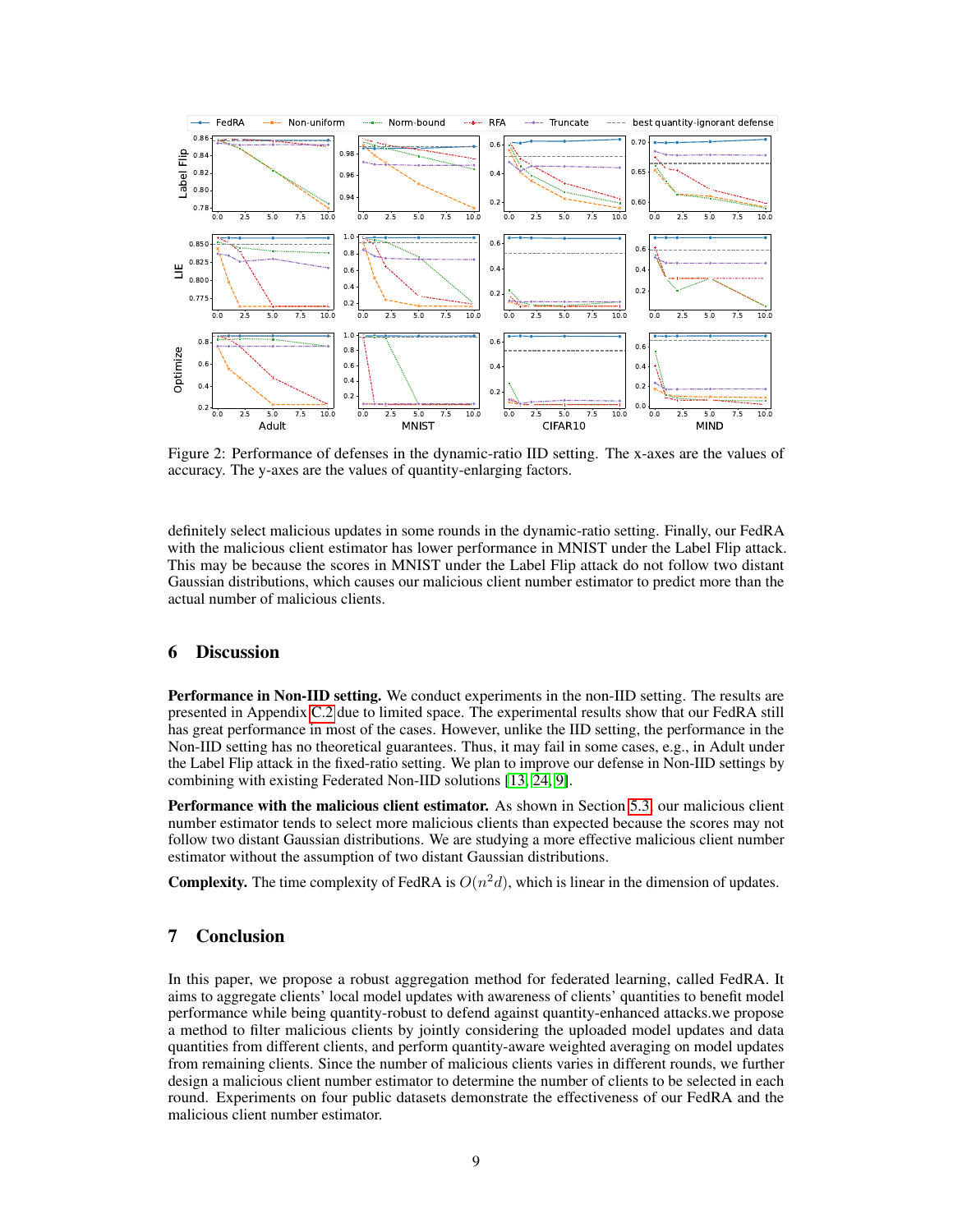## References

- <span id="page-9-12"></span>[1] Eugene Bagdasaryan, Andreas Veit, Yiqing Hua, Deborah Estrin, and Vitaly Shmatikov. 2020. How to backdoor federated learning. In *AISTATS*. 2938–2948.
- <span id="page-9-4"></span>[2] Gilad Baruch, Moran Baruch, and Yoav Goldberg. 2019. A Little Is Enough: Circumventing Defenses For Distributed Learning. In *NIPS*, Vol. 32.
- <span id="page-9-6"></span>[3] Arjun Nitin Bhagoji, Supriyo Chakraborty, Prateek Mittal, and Seraphin Calo. 2019. Analyzing federated learning through an adversarial lens. In *ICML*. 634–643.
- <span id="page-9-7"></span>[4] Peva Blanchard, El Mahdi El Mhamdi, Rachid Guerraoui, and Julien Stainer. 2017. Machine learning with adversaries: Byzantine tolerant gradient descent. *NIPS* 30 (2017).
- <span id="page-9-16"></span>[5] Dheeru Dua and Casey Graff. 2017. UCI Machine Learning Repository. [http://archive.](http://archive.ics.uci.edu/ml) [ics.uci.edu/ml](http://archive.ics.uci.edu/ml)
- <span id="page-9-8"></span>[6] El Mahdi El Mhamdi, Rachid Guerraoui, and Sébastien Rouault. 2018. The Hidden Vulnerability of Distributed Learning in Byzantium. In *ICML*, Vol. 80. 3521–3530.
- <span id="page-9-5"></span>[7] Minghong Fang, Xiaoyu Cao, Jinyuan Jia, and Neil Zhenqiang Gong. 2020. Local Model Poisoning Attacks to Byzantine-Robust Federated Learning. In *USENIX*.
- <span id="page-9-0"></span>[8] Andrew Hard, Kanishka Rao, Rajiv Mathews, Swaroop Ramaswamy, Françoise Beaufays, Sean Augenstein, Hubert Eichner, Chloé Kiddon, and Daniel Ramage. 2018. Federated learning for mobile keyboard prediction. *arXiv preprint arXiv:1811.03604* (2018).
- <span id="page-9-19"></span>[9] Sai Praneeth Karimireddy, Satyen Kale, Mehryar Mohri, Sashank Reddi, Sebastian Stich, and Ananda Theertha Suresh. 2020. Scaffold: Stochastic controlled averaging for federated learning. In *ICML*. 5132–5143.
- <span id="page-9-15"></span>[10] Alex Krizhevsky, Geoffrey Hinton, et al. 2009. Learning multiple layers of features from tiny images. (2009).
- <span id="page-9-14"></span>[11] Yann LeCun, Léon Bottou, Yoshua Bengio, and Patrick Haffner. 1998. Gradient-based learning applied to document recognition. *Proc. IEEE* 86, 11 (1998), 2278–2324.
- <span id="page-9-13"></span>[12] Jingjing Li, Ke Lu, Zi Huang, and Heng Tao Shen. 2017. Two Birds One Stone: On Both Cold-Start and Long-Tail Recommendation. In *MM*. 898–906.
- <span id="page-9-18"></span>[13] Tian Li, Anit Kumar Sahu, Manzil Zaheer, Maziar Sanjabi, Ameet Talwalkar, and Virginia Smith. 2020. Federated optimization in heterogeneous networks. *Proceedings of Machine Learning and Systems* 2 (2020), 429–450.
- <span id="page-9-11"></span>[14] Yingqi Liu, Shiqing Ma, Yousra Aafer, Wen-Chuan Lee, Juan Zhai, Weihang Wang, and Xiangyu Zhang. 2017. Trojaning attack on neural networks. In *NDSS*.
- <span id="page-9-3"></span>[15] Brendan McMahan, Eider Moore, Daniel Ramage, Seth Hampson, and Blaise Aguera y Arcas. 2017. Communication-efficient learning of deep networks from decentralized data. In *AISTATS*. 1273–1282.
- <span id="page-9-17"></span>[16] Jeffrey Pennington, Richard Socher, and Christopher D Manning. 2014. Glove: Global vectors for word representation. In *EMNLP*. 1532–1543.
- <span id="page-9-9"></span>[17] Krishna Pillutla, Sham M Kakade, and Zaid Harchaoui. 2019. Robust aggregation for federated learning. *arXiv preprint arXiv:1912.13445* (2019).
- <span id="page-9-10"></span>[18] Amit Portnoy, Yoav Tirosh, and Danny Hendler. 2020. Towards Federated Learning With Byzantine-Robust Client Weighting. *arXiv preprint arXiv:2004.04986* (2020).
- <span id="page-9-1"></span>[19] Tao Qi, Fangzhao Wu, Chuhan Wu, Yongfeng Huang, and Xing Xie. 2020. Privacy-Preserving News Recommendation Model Learning. In *Findings of EMNLP*. 1423–1432.
- <span id="page-9-2"></span>[20] Tao Qi, Fangzhao Wu, Chuhan Wu, Yongfeng Huang, and Xing Xie. 2021. Uni-FedRec: A Unified Privacy-Preserving News Recommendation Framework for Model Training and Online Serving. In *Findings of EMNLP*. 1438–1448.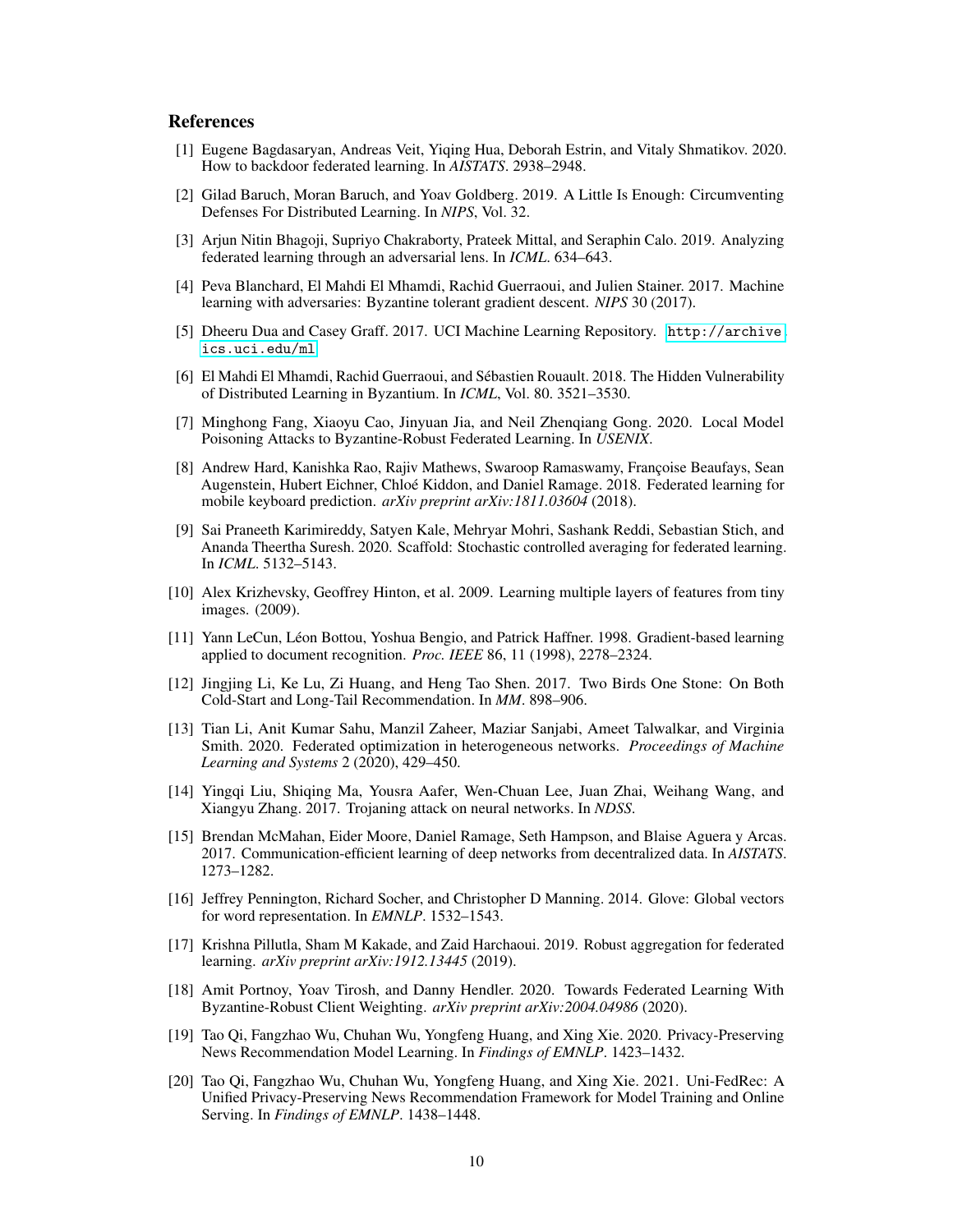- <span id="page-10-9"></span>[21] Sashank J. Reddi, Zachary Charles, Manzil Zaheer, Zachary Garrett, Keith Rush, Jakub Konečný, Sanjiv Kumar, and Hugh Brendan McMahan. 2021. Adaptive Federated Optimization. In *ICLR*.
- <span id="page-10-0"></span>[22] Nicola Rieke, Jonny Hancox, Wenqi Li, Fausto Milletari, Holger R Roth, Shadi Albarqouni, Spyridon Bakas, Mathieu N Galtier, Bennett A Landman, Klaus Maier-Hein, et al. 2020. The future of digital health with federated learning. *NPJ digital medicine* 3, 1 (2020), 1–7.
- <span id="page-10-1"></span>[23] Micah J Sheller, Brandon Edwards, G Anthony Reina, Jason Martin, Sarthak Pati, Aikaterini Kotrotsou, Mikhail Milchenko, Weilin Xu, Daniel Marcus, Rivka R Colen, et al. 2020. Federated learning in medicine: facilitating multi-institutional collaborations without sharing patient data. *Scientific reports* 10, 1 (2020), 1–12.
- <span id="page-10-13"></span>[24] Virginia Smith, Chao-Kai Chiang, Maziar Sanjabi, and Ameet S Talwalkar. 2017. Federated multi-task learning. *NIPS* 30 (2017).
- <span id="page-10-7"></span>[25] Ziteng Sun, Peter Kairouz, Ananda Theertha Suresh, and H Brendan McMahan. 2019. Can you really backdoor federated learning? *arXiv preprint arXiv:1911.07963* (2019).
- <span id="page-10-4"></span>[26] Hongyi Wang, Kartik Sreenivasan, Shashank Rajput, Harit Vishwakarma, Saurabh Agarwal, Jy yong Sohn, Kangwook Lee, and Dimitris S. Papailiopoulos. 2020. Attack of the Tails: Yes, You Really Can Backdoor Federated Learning. In *NIPS*.
- <span id="page-10-12"></span>[27] Fangzhao Wu, Ying Qiao, Jiun-Hung Chen, Chuhan Wu, Tao Qi, Jianxun Lian, Danyang Liu, Xing Xie, Jianfeng Gao, Winnie Wu, and Ming Zhou. 2020. MIND: A Large-scale Dataset for News Recommendation. In *ACL*. 3597–3606.
- <span id="page-10-5"></span>[28] Chulin Xie, Keli Huang, Pin-Yu Chen, and Bo Li. 2020. DBA: Distributed Backdoor Attacks against Federated Learning. In *ICLR*.
- <span id="page-10-2"></span>[29] Timothy Yang, Galen Andrew, Hubert Eichner, Haicheng Sun, Wei Li, Nicholas Kong, Daniel Ramage, and Françoise Beaufays. 2018. Applied federated learning: Improving google keyboard query suggestions. *arXiv preprint arXiv:1812.02903* (2018).
- <span id="page-10-3"></span>[30] Jingwei Yi, Fangzhao Wu, Chuhan Wu, Ruixuan Liu, Guangzhong Sun, and Xing Xie. 2021. Efficient-FedRec: Efficient Federated Learning Framework for Privacy-Preserving News Recommendation. In *EMNLP*. 2814–2824.
- <span id="page-10-6"></span>[31] Dong Yin, Yudong Chen, Ramchandran Kannan, and Peter Bartlett. 2018. Byzantine-robust distributed learning: Towards optimal statistical rates. In *ICML*. 5650–5659.
- <span id="page-10-8"></span>[32] Manzil Zaheer, Sashank Reddi, Devendra Sachan, Satyen Kale, and Sanjiv Kumar. 2018. Adaptive methods for nonconvex optimization. *NIPS* 31 (2018).
- <span id="page-10-10"></span>[33] Xiao Zhang, Zhiyuan Fang, Yandong Wen, Zhifeng Li, and Yu Qiao. 2017. Range Loss for Deep Face Recognition With Long-Tailed Training Data. In *ICCV*. 5419–5428.
- <span id="page-10-11"></span>[34] Yaoyao Zhong, Weihong Deng, Mei Wang, Jiani Hu, Jianteng Peng, Xunqiang Tao, and Yaohai Huang. 2019. Unequal-Training for Deep Face Recognition With Long-Tailed Noisy Data. In *CVPR*. 7804–7813.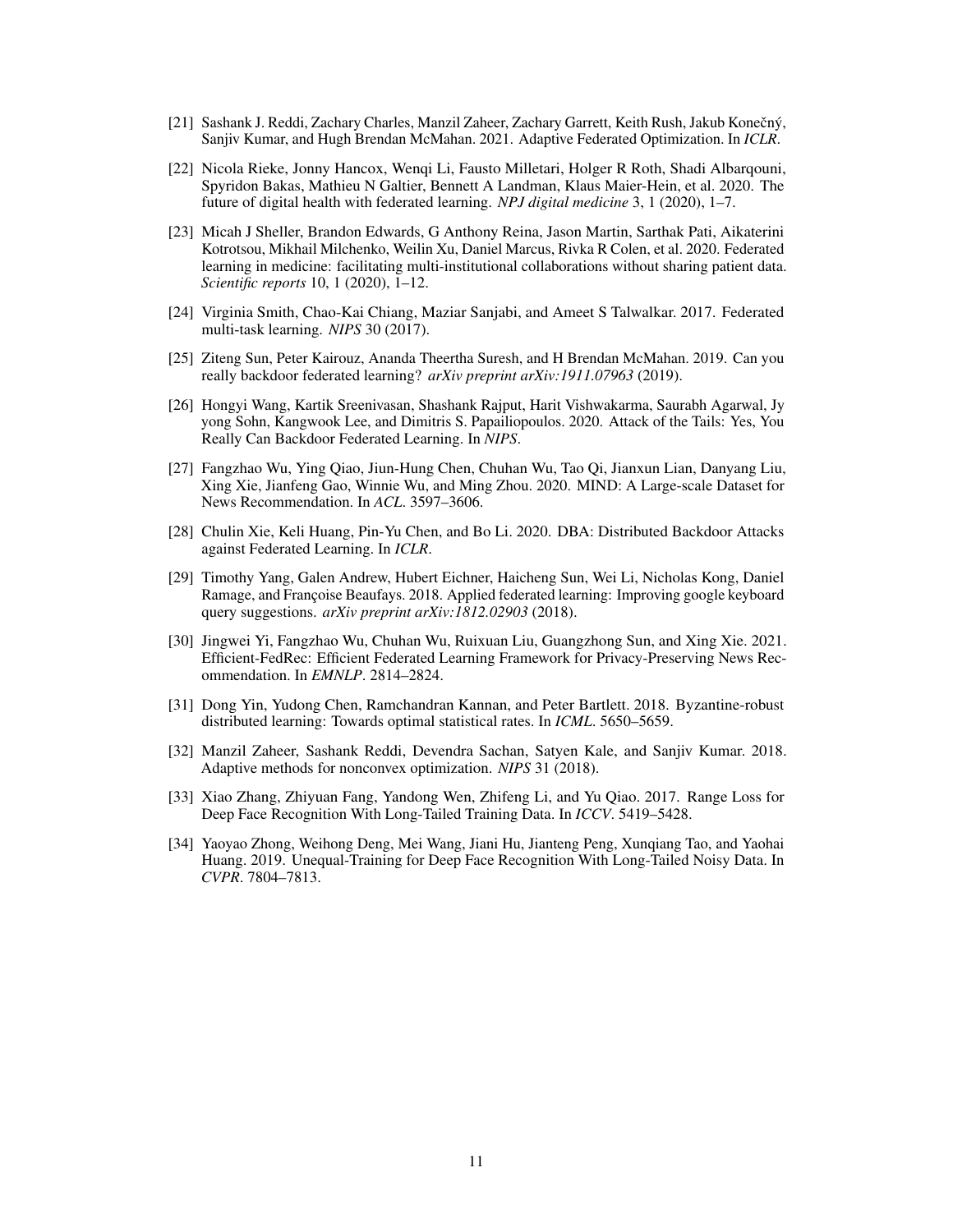## Supplementary Material

## A L1-based Krum

#### <span id="page-11-0"></span>A.1 Proof of Proposition 1

*Proof.* Without loss of generality, we assume malicious vectors are placed in the last m positions in the arguments of the  $L_1$ -based Krum, i.e.,  $\mathbf{g} = L_1$ -Krum $(\mathbf{g}^1, ..., \mathbf{g}^{n-m}, \mathbf{b}^1, ..., \mathbf{b}^m)$ . For each index i, we denote the number of benign indexes j such that  $i \rightarrow j$  as  $\delta_c(i)$ , and the number of malicious indexes j such that  $i \rightarrow j$  as  $\delta_b(i)$ . We have

<span id="page-11-1"></span>
$$
\delta_c(i) + \delta_b(i) = n - m - 2,
$$
  
\n
$$
n - 2m - 2 \le \delta_c(i) \le n - m - 2,
$$
  
\n
$$
\delta_b(i) \le m.
$$
\n(1)

We denote the  $i_*$  as the index selected by  $L_1$ -Krum.

$$
\mathbb{E}[||\mathbf{g} - \boldsymbol{\mu}||_1] \le \sum_{\text{correct } i} \mathbb{E}[||\mathbf{g}^i - \boldsymbol{\mu}||_1 \mathbb{I}(i_* = i)] + \sum_{\text{maticious } k} \mathbb{E}[||\mathbf{b}^k - \boldsymbol{\mu}||_1 \mathbb{I}(i_* = k)],
$$
\n(2)

where I denotes the indicator function. We focus on the case that  $i_* = i$  for some correct index i in Equation [2.](#page-11-1) We first prove the following lemma.

**Lemma 2** Let  $g^1$ , ...,  $g^n$  be independent identically distributed random vectors, where  $g^i \subseteq \mathbb{R}^d$ , and  $\mathbb{E}[\mathbf{g}^i] = \boldsymbol{\mu}$ . Supposing that Assumption [1](#page-3-0) holds, then we have

<span id="page-11-2"></span>
$$
\mathbb{E}[\max_{i} ||\mathbf{g}^{i} - \boldsymbol{\mu}||_{1}] \leq \sqrt{2 \ln 2n} ||\boldsymbol{\sigma}||_{1},
$$
\n(3)

where  $\sigma$  is a d-dimensional vector denoted as  $[\sigma_1, ..., \sigma_d]$ .

*Proof.* See Appendix [A.2.](#page-12-0)

Applying Lemma [2](#page-11-2) on the first term of Equation [2,](#page-11-1) we obtain

$$
\sum_{\text{correct }i} \mathbb{E}[||\mathbf{g}^i - \boldsymbol{\mu}||_1 \mathbb{I}(i_*) = i] \leq \mathbb{E}[\max_{\text{correct }i} ||\mathbf{g}^i - \boldsymbol{\mu}||_1]
$$
\n
$$
\leq \sqrt{2\ln 2(n-m)} ||\boldsymbol{\sigma}||_1.
$$
\n(4)

Next we focus on the case that  $i_* = k$  for some malicious index k in Equation [2.](#page-11-1)

<span id="page-11-3"></span>
$$
\sum_{\text{malicious }k} \mathbb{E}[||\mathbf{b}^{k} - \boldsymbol{\mu}||_{1}\mathbb{I}(i_{*} = k)]
$$
\n
$$
\leq \sum_{\text{malicious }k} \mathbb{E}[||\boldsymbol{\mu} - \frac{1}{\delta_{c}(k)} \sum_{k \to \text{correct }j} \mathbf{g}^{j}||_{1}\mathbb{I}(i_{*} = k)]
$$
\n
$$
+ \sum_{\text{malicious }k} \mathbb{E}[||\mathbf{b}^{k} - \frac{1}{\delta_{c}(k)} \sum_{k \to \text{correct }j} \mathbf{g}^{j}||_{1}\mathbb{I}(i_{*} = k)]
$$
\n
$$
\leq \mathbb{E}[\max_{\text{malicious }k} \frac{1}{\delta_{c}(k)} \sum_{\text{correct }j} ||\boldsymbol{\mu} - \mathbf{g}^{j}||_{1}]
$$
\n
$$
+ \sum_{\text{malicious }k} \mathbb{E}[||\mathbf{b}^{k} - \frac{1}{\delta_{c}(k)} \sum_{k \to \text{correct }j} \mathbf{g}^{j}||_{1}\mathbb{I}(i_{*} = k)]
$$
\n(5)

If k is selected by the  $L_1$ -based Krum, it implies for any correct index i

$$
\sum_{\text{malicious }k} \mathbb{I}(i_{*} = k) [\sum_{k \to \text{correct }j} ||\mathbf{b}^{k} - \mathbf{g}^{j}||_{1} + \sum_{k \to \text{malicious }j} ||\mathbf{b}^{k} - \mathbf{b}^{j}||_{1}]
$$
  
\n
$$
\leq \sum_{i \to \text{correct }j} ||\mathbf{g}^{i} - \mathbf{g}^{j}||_{1} + \sum_{i \to \text{malicious }j} ||\mathbf{g}^{i} - \mathbf{b}^{j}||_{1}.
$$
 (6)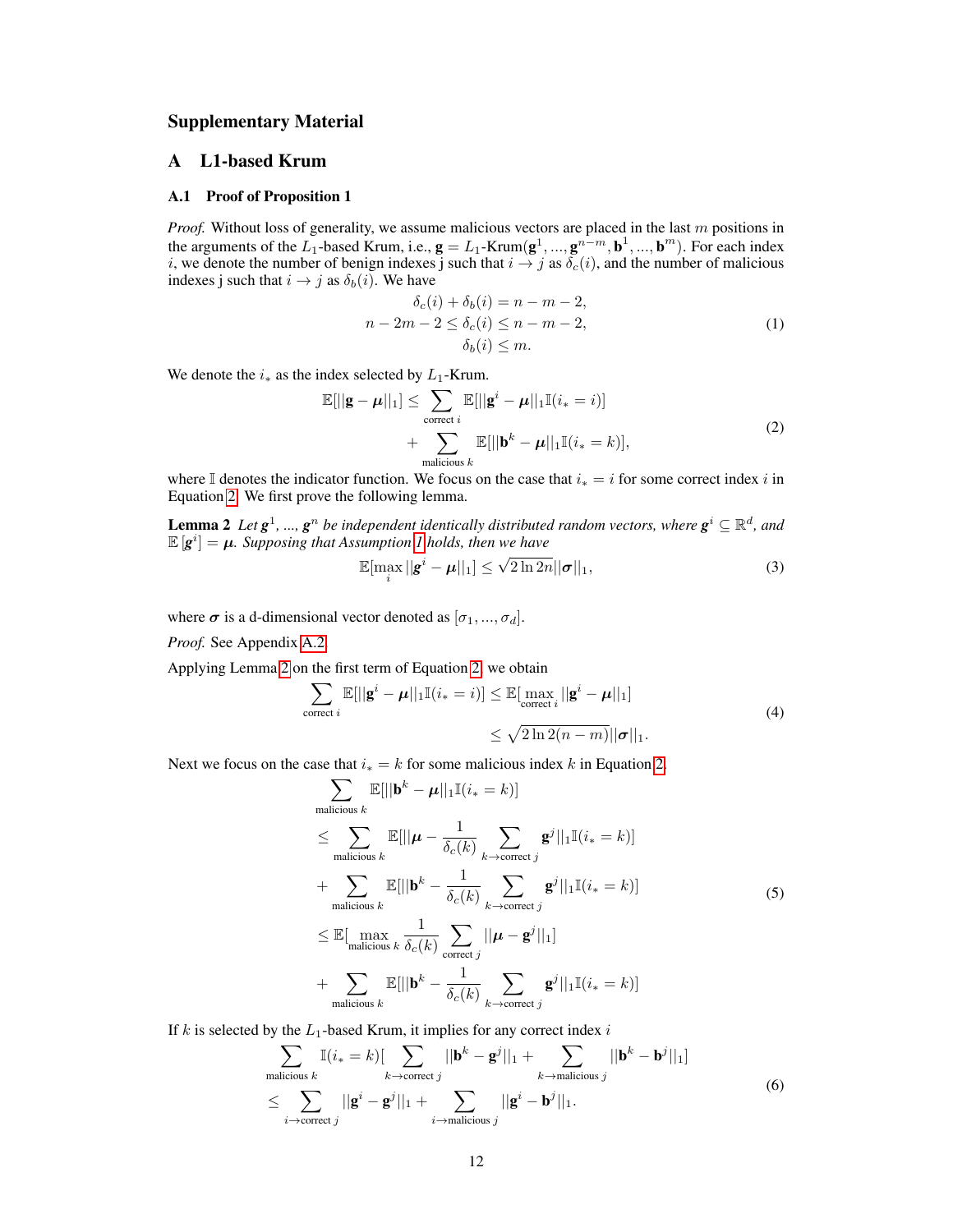Therefore, for any correct index i

<span id="page-12-1"></span>
$$
\sum_{\text{malicious }k} ||\mathbf{b}^{k} - \frac{1}{\delta_{c}(k)} \sum_{k \to \text{correct } j} \mathbf{g}^{j}||_{1} \mathbb{I}(i_{*} = k)
$$
\n
$$
\leq \sum_{\text{malicious }k} \frac{\mathbb{I}(i_{*} = k)}{\delta_{c}(k)} \sum_{k \to \text{correct } j} ||\mathbf{b}^{k} - \mathbf{g}^{j}||_{1}
$$
\n
$$
\leq \frac{1}{n - 2m - 2} \sum_{i \to \text{correct } j} ||\mathbf{g}^{i} - \mathbf{g}^{j}||_{1} + \frac{1}{n - 2m - 2} \sum_{i \to \text{malicious } j} ||\mathbf{g}^{i} - \mathbf{b}^{j}||_{1}.
$$
\n(7)

We focus on the second term of Equation [7.](#page-12-1) Since any correct index i has  $n - m - 2$  neighbors and  $f + 1$  non-neighbors. There exists at least one benign index  $\varsigma(i)$ , which is farther from i than any of its neighbors. Therefore,  $\forall i \to$  malicious  $j$ ,  $||\mathbf{g}^i - \mathbf{b}^j||_1 \le ||\mathbf{g}^i - \mathbf{g}^{\varsigma(i)}||_1$ . Then we have

<span id="page-12-2"></span>
$$
\sum_{\text{malicious }k} ||\mathbf{b}^{k} - \frac{1}{\delta_{c}(k)} \sum_{k \to \text{correct }j} \mathbf{g}^{j}||_{1}\mathbb{I}(i_{*} = k)
$$
\n
$$
\leq \frac{1}{n - 2m - 2} \sum_{i \to \text{correct }j} ||\mathbf{g}^{i} - \mathbf{g}^{j}||_{1} + \frac{\delta_{b}(i)}{n - 2m - 2} ||\mathbf{g}^{i} - \mathbf{g}^{(i)}||_{1}.
$$
\n
$$
\sum_{\text{malicious }k} \mathbb{E}[||\mathbf{b}^{k} - \frac{1}{\delta_{c}(k)} \sum_{k \to \text{correct }j} \mathbf{g}^{j}||_{1}\mathbb{I}(i_{*} = k)]
$$
\n
$$
\leq \frac{2\sqrt{2\ln 2}(n - m)}{n - 2m - 2} ||\boldsymbol{\sigma}||_{1} + \frac{\delta_{b}(i)}{n - 2m - 2} \sum_{\text{correct }j \neq i} \mathbb{E}[||\mathbf{g}^{i} - \mathbf{g}^{j}||_{1}\mathbb{I}(\varsigma(i) = j)]
$$
\n
$$
\leq \frac{2\sqrt{2\ln 2}(n - m)}{n - 2m - 2} ||\boldsymbol{\sigma}||_{1} + \frac{\delta_{b}(i)}{n - 2m - 2} \mathbb{E} \max_{\text{correct }j \neq i} ||\mathbf{g}^{i} - \mathbf{g}^{j}||_{1}
$$
\n
$$
\leq \frac{2\sqrt{2\ln 2}(n - m) + 2m\sqrt{2\ln 2(n - m)}}{n - 2m - 2} ||\boldsymbol{\sigma}||_{1}.
$$
\n(9)

Putting Equation [9](#page-12-2) back to Equation [5,](#page-11-3) we obtain

 $n-2m-2$ 

$$
\sum_{\text{malicious }k} \mathbb{E}[||\mathbf{b}^k - \boldsymbol{\mu}||_1 \mathbb{I}(i_*) = k] \le \frac{3\sqrt{2\ln 2}(n-m) + 2m\sqrt{2\ln 2(n-m)}}{n-2m-2} ||\boldsymbol{\sigma}||_1 \tag{10}
$$

Putting everything back together, we get

$$
\mathbb{E}[\|\mathbf{g} - \boldsymbol{\mu}\|_1] \le \frac{3\sqrt{2\ln 2}(n-m) + (n-2)\sqrt{2\ln 2(n-m)}}{n-2m-2} ||\boldsymbol{\sigma}||_1.
$$
 (11)

#### <span id="page-12-0"></span>A.2 Proof of Lemma 2

*Proof.* We first convert the problem of computing the expectation of the maximum of the  $L_1$  norm of the d-dimensional vectors into the problem of computing expectations of the maximum of each dimension of the d-dimensional vectors.

<span id="page-12-3"></span>
$$
\mathbb{E}[\max_{i} ||\mathbf{g}^{i} - \boldsymbol{\mu}||_{1}] = \mathbb{E}[\max_{i} \sum_{k \in \{1, ..., d\}} |g_{k}^{i} - \mu_{k}||
$$
\n
$$
\leq \sum_{k \in \{1, ..., d\}} \mathbb{E}[\max_{i} |g_{k}^{i} - \mu_{k}]].
$$
\n(12)

Define  $x_k^i = g_k^i - \mu_k$ . Denote a list of values  $X = \{x_k^1, -x_k^1, ..., x_k^n, -x_k^n\}$ , and  $z_k = \max_i |g_k^i |\mu_k| = \max_{x \in X} x$ . We then obtain

$$
e^{\lambda \mathbb{E}[z_k]} \le \mathbb{E}[e^{\lambda z_k}] \text{ (Jensen inequality)}
$$
  
=  $\mathbb{E}[\max_{x \in X} e^{\lambda x}] \le \sum_{x \in X} \mathbb{E}[e^{\lambda x}] \le 2n e^{\frac{\lambda^2 \sigma_k^2}{2}}$  (Assumption 1). (13)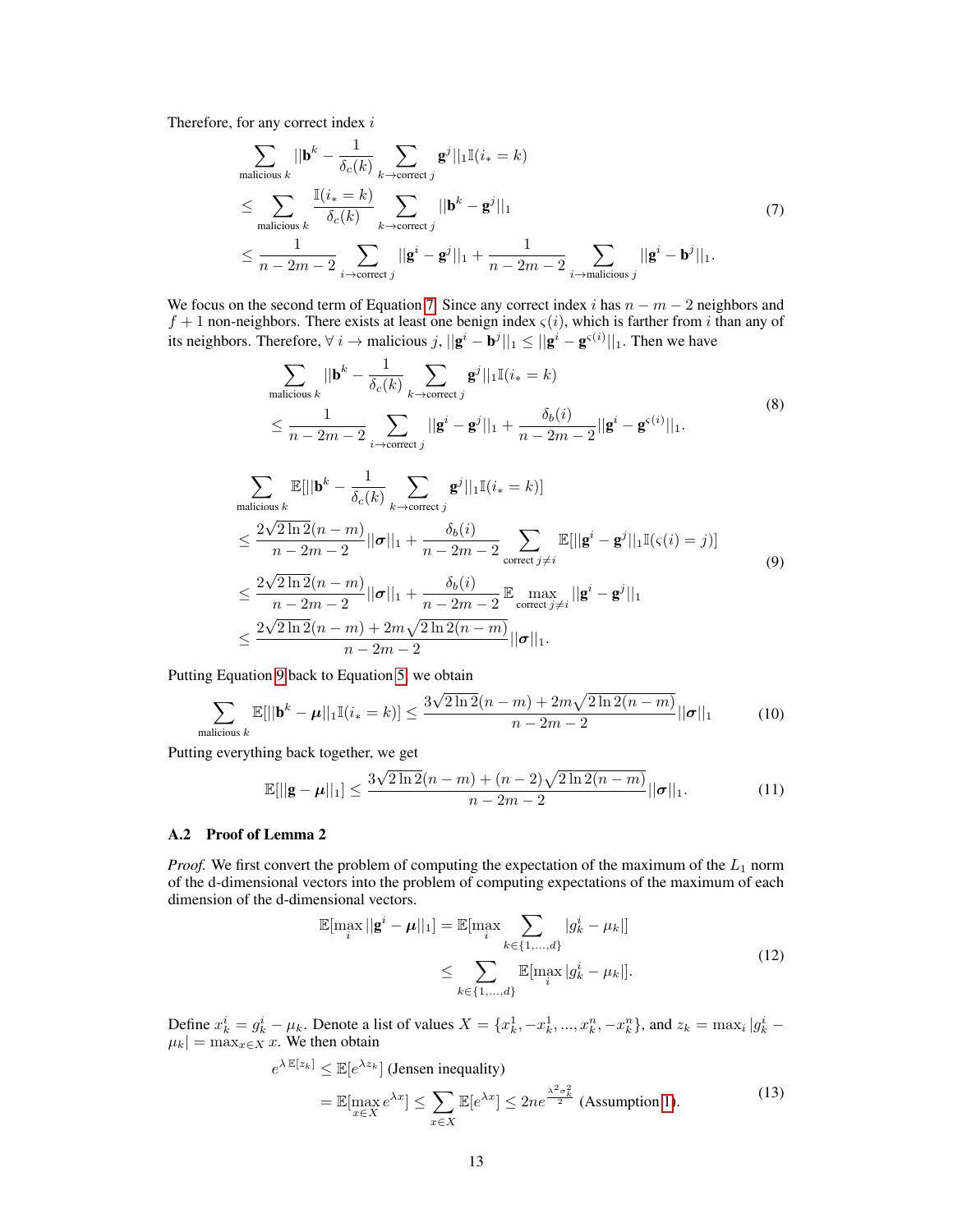$$
\mathbb{E}[z_k] \le \frac{\ln 2n}{\lambda} + \frac{\lambda \sigma_k^2}{2}.\tag{14}
$$

Setting  $\lambda = \frac{\sqrt{2 \ln 2n}}{\sigma_k} < \frac{1}{\alpha}$ , we can get

<span id="page-13-2"></span>
$$
\mathbb{E}[z_k] \le \sigma_k \sqrt{2 \ln 2n}.\tag{15}
$$

Putting Equation [15](#page-13-2) back to Equation [12,](#page-12-3) we obtain

$$
\mathbb{E}[\max_{i} ||\mathbf{g}^{i} - \boldsymbol{\mu}||_{1}] \leq \sqrt{2 \ln 2n} ||\boldsymbol{\sigma}||_{1},
$$
\n(16)

where  $\sigma$  is a d-dimensional vector denoted as  $[\sigma_1, ..., \sigma_d]$ .

## <span id="page-13-0"></span>A.3 Proof of Theorem 1

*Proof.* According to the proof of Theorem 1 in [\[31\]](#page-10-6), if  $F(\mathbf{w})$  is  $\lambda_F$ -strongly convex, we have

$$
||\mathbf{w}_t - \eta \nabla F(\mathbf{w}_t) - \mathbf{w}^*||_2 \leq (1 - \frac{\lambda_F}{L_F + \lambda_F}) ||\mathbf{w}_t - \mathbf{w}^*||_2.
$$
 (17)

We further have

$$
||\mathbf{w}_{t+1} - \mathbf{w}^*||_2 \le ||\mathbf{w}_t - \eta \nabla F(\mathbf{w}^*) - \mathbf{w}^*||_2 + \eta ||\mathbf{g}_t - \nabla F(\mathbf{w}_t)||_2
$$
  
\n
$$
\leq (1 - \frac{\lambda_F}{L_F + \lambda_F}) ||\mathbf{w}_t - \mathbf{w}^*||_2 + \eta ||\mathbf{g}_t - \nabla F(\mathbf{w}_t)||_1.
$$
\n(18)

When we set  $\eta = \frac{1}{L_F}$ , according to Proposition [1,](#page-3-1) we obtain

$$
\mathbb{E}[\|\mathbf{w}_{t+1} - \mathbf{w}^*\|_2] \leq (1 - \frac{\lambda_F}{L_F + \lambda_F}) \mathbb{E}[\|\mathbf{w}_t - \mathbf{w}^*\|_2] + \frac{1}{L_F} \zeta(n, m) ||\boldsymbol{\sigma}||_1,
$$
(19)

where

<span id="page-13-3"></span>
$$
\zeta(n,m) = \frac{3\sqrt{2\ln 2}(n-m) + (n-2)\sqrt{2\ln 2(n-m)}}{n-2m-2}.
$$
\n(20)

Iterating Equation [19,](#page-13-3) we have

$$
\mathbb{E}[||\mathbf{w}_T - \mathbf{w}^*||_2] \leq (1 - \frac{\lambda_F}{L_F + \lambda_F})^T \mathbb{E}[||\mathbf{w}_0 - \mathbf{w}^*||_2] + \frac{2}{\lambda_F} \zeta(n, m) ||\boldsymbol{\sigma}||_1.
$$
 (21)

#### <span id="page-13-1"></span>A.4 Proof of Theorem 2

*Proof.* Following the proof of Theorem 2 in [\[31\]](#page-10-6), using the smoothness of  $F(\cdot)$  and setting  $\eta = 1/L_F$ , we have

<span id="page-13-4"></span>
$$
F(\mathbf{w}_{t+1}) \le F(\mathbf{w}_t) - \frac{1}{2L_F} ||\nabla F(\mathbf{w}_t)||_2^2 + \frac{1}{2L_F} ||\mathbf{g}_t - \nabla F(\mathbf{w}_t)||_2^2.
$$
 (22)

According to Proposition [1,](#page-3-1) we further obtain

$$
\mathbb{E}[F(\mathbf{w}_{t+1}) - F(\mathbf{w}^*)] \le \mathbb{E}[F(\mathbf{w}_t) - F(\mathbf{w}^*)] - \frac{1}{2L_F} \mathbb{E}[||\nabla F(\mathbf{w}_t)||_2^2] + \frac{1}{2L_F} (\zeta(n, m) ||\boldsymbol{\sigma}||_1)^2.
$$
 (23)

Sum up Equation [23,](#page-13-4) we have

$$
0 \leq \mathbb{E}[F(\mathbf{w}_T) - F(\mathbf{w}^*)]
$$
  
\n
$$
\leq \mathbb{E}[F(\mathbf{w}^0) - F(\mathbf{w}^*)] - \frac{1}{2L_F} \sum_{t=0}^{T-1} \mathbb{E}[||\nabla F(\mathbf{w}_t)||_2^2] + \frac{T}{2L_F} (\zeta(n, m) ||\boldsymbol{\sigma}||_1)^2,
$$
\n(24)

which implies

$$
\min_{t=0,\dots,T} \mathbb{E}[||\nabla F(\mathbf{w}_t)||_2^2] \le \frac{2L_F}{T} \mathbb{E}[F(\mathbf{w}_0) - F(\mathbf{w}^*)] + (\zeta(n,m)||\boldsymbol{\sigma}||_1)^2. \tag{25}
$$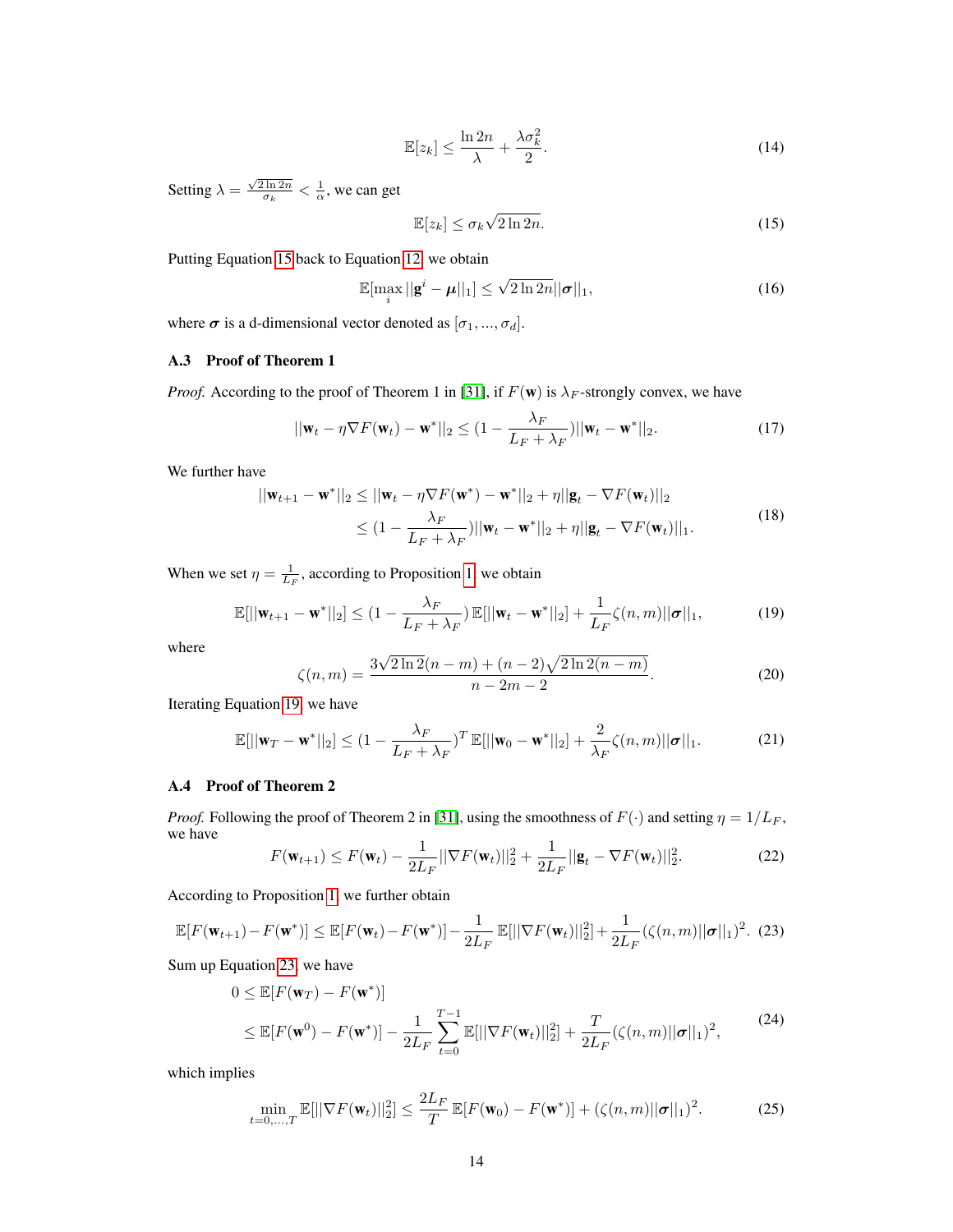## B Quantity-aware Robust Aggregation

#### <span id="page-14-0"></span>B.1 Proof of Lemma 1

*Proof.* As defined in Section [3,](#page-2-1) we have  $g_k^i = \frac{1}{q_i} \sum_{z \in \mathcal{D}_i} \partial_k f(\mathbf{w}; z)$ . Therefore, we can obtain

$$
\mathbb{E}[g_k^i] = \frac{1}{q_i} \sum_{z \in \mathcal{D}_i} \mathbb{E}[\partial_k f(\mathbf{w}; z)] = \mu_k,
$$
\n(26)

$$
\mathbb{E}[(g_k^i - \mu_k)^2] = \mathbb{E}[(\frac{1}{q_i} \sum_{z \in \mathcal{D}_i} \partial_k f(\mathbf{w}; z) - \mu_k)^2]
$$
  
= 
$$
\frac{1}{q_i^2} \sum_{z \in \mathcal{D}_i} \mathbb{E}[(\partial_k f(\mathbf{w}; z) - \mu_k)^2] = \frac{\sigma_k^2}{q_i}.
$$
 (27)

#### <span id="page-14-1"></span>B.2 Proof of Proposition 2

*Proof.* Similar to Appendix [A.2,](#page-12-0) We first convert the problem into computing expectations of each dimension.

$$
\mathbb{E}[||\mathbf{g}^{i} - \mathbf{g}^{j}||_{1}] = \mathbb{E}[\sum_{k \in \{1, ..., d\}} |g_{k}^{i} - g_{k}^{j}|] \n= \sum_{k \in \{1, ..., d\}} \mathbb{E}[|g_{k}^{i} - g_{k}^{j}|].
$$
\n(28)

Since any  $z \in \mathcal{D}_i$  are independent, if  $|\lambda| < \frac{q^i}{\alpha}$  $\frac{q}{\alpha_k}$ , we then have

$$
\mathbb{E}[e^{\lambda(g_k^i - \mu_k)}] = \mathbb{E}[e^{\frac{\lambda}{q^i} \sum_{z \in \mathcal{D}_i} (\partial_k f(\mathbf{w}; z) - \mu_k)}] \le e^{\frac{\lambda^2 \sigma_k^2}{2q^i}}, \tag{29}
$$

which implies  $g_k^i$  is sub-exponential with parameters  $(\frac{\sigma_k^2}{q^i}, \frac{\alpha_k}{q^i})$ , where  $\alpha_k < \frac{\sigma_k}{\sqrt{2 \ln 2n}}$ .

Let  $|\lambda| < \min(\frac{q^i}{\alpha_i})$  $\frac{q^i}{\alpha_k}, \frac{q^j}{\alpha_k}$  $\frac{q^j}{\alpha_k}$ ). Since  $g_k^i$  and  $g_k^j$  are independently distributed, we can obtain

$$
\mathbb{E}[e^{\lambda(g_k^i - g_k^j)}] = \mathbb{E}[e^{\lambda((g_k^i - \mu_k) - (g_k^j - \mu_k))}]
$$
  
\n
$$
= \mathbb{E}[e^{\lambda(g_k^i - \mu_k)}] \mathbb{E}[e^{-\lambda(g_k^j - \mu_k)}]
$$
  
\n
$$
\leq e^{\frac{\lambda^2 \sigma_k^2}{2} \frac{g^i + q^j}{q^i q^j}}.
$$
\n(30)

Then following similar steps in Appendix [A.2](#page-12-0) and setting  $\lambda = \frac{\sqrt{2 \ln 2n}}{\sigma_k} \sqrt{\frac{q^i q^j}{q^i + q}}$  $\frac{q^i q^j}{q^i+q^j}$ , we can have

$$
\mathbb{E}[||\mathbf{g}^{i} - \mathbf{g}^{j}||_{1}] \leq \sqrt{2 \ln 2} ||\boldsymbol{\sigma}||_{1} \sqrt{\frac{q^{i} + q^{j}}{q^{i}q^{j}}}.
$$
\n(31)

#### <span id="page-14-2"></span>B.3 Proof of Proposition 3

Following Appendix [B.2,](#page-14-1) we compute the expectation of each dimension first. It is obvious that  $(g_k^i - g_k^j) \sim \mathcal{N}(0, \frac{q^i + q^j}{q^i q^j})$  $(\frac{q^i+q^j}{q^iq^j}\sigma_k^2)$ . Denoting  $\sigma_k^{'2} = \frac{q^i+q^j}{q^iq^j}$  $g_{q^i q^j}^{i+q^j} \sigma_k^2$  and  $x = g_k^i - g_k^j$ , we then have

$$
\mathbb{E}[|x|] = \int_{-\infty}^{\infty} |x| \frac{1}{\sigma_k'^2 \sqrt{2\pi}} e^{-\frac{x^2}{2\sigma_k'^2}} dx = \sqrt{\frac{2}{\pi}} \sigma_k'.
$$
 (32)

Therefore, we can get

$$
\mathbb{E}[\|\mathbf{g}^i - \mathbf{g}^j\|_1] = \sqrt{\frac{2}{\pi}} \sqrt{\frac{q^i + q^j}{q^i q^j}} ||\boldsymbol{\sigma}||_1.
$$
\n(33)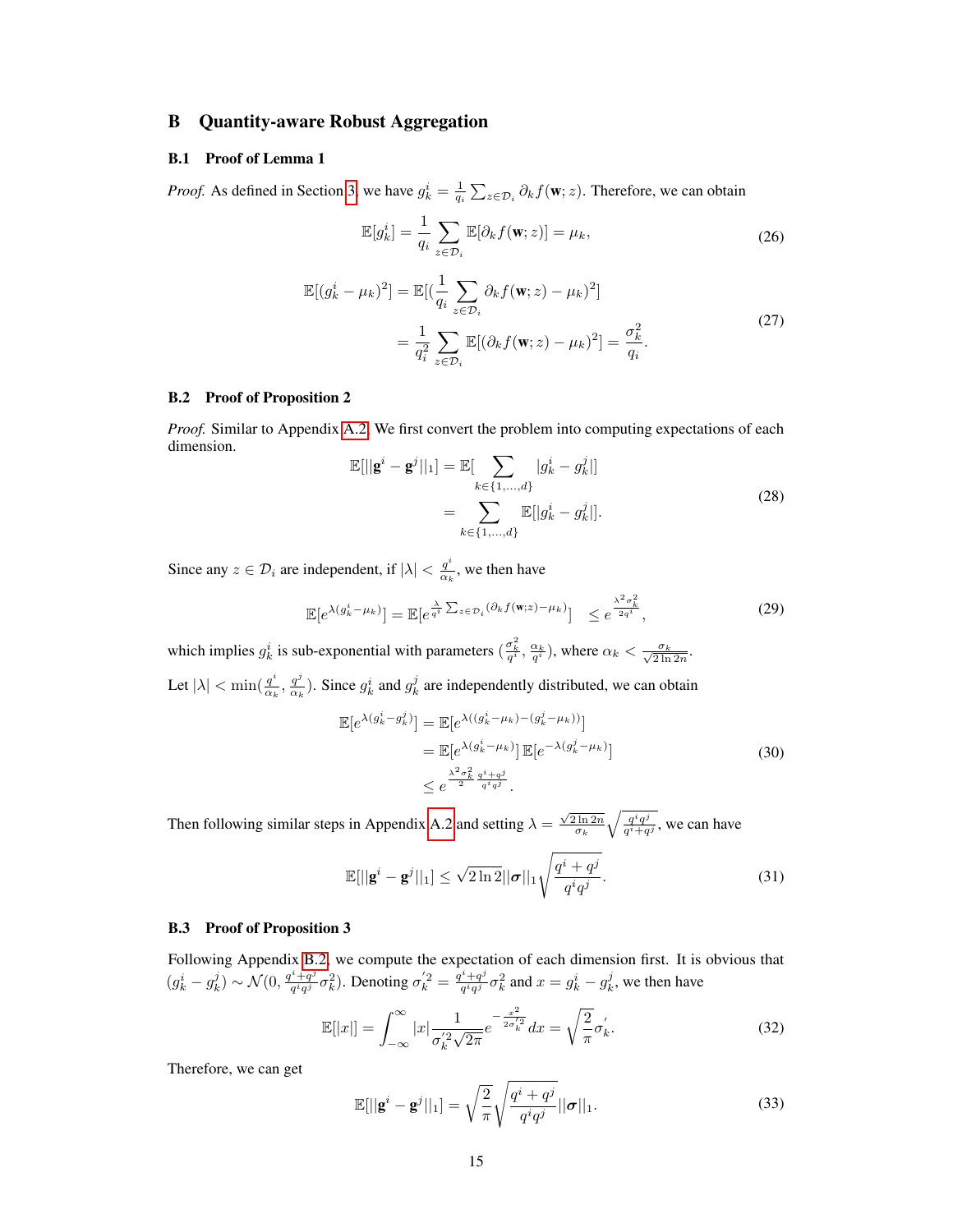<span id="page-15-4"></span>

Figure 3: Performance of non-uniform and uniform aggregation in different data distributions. The x-axes are the values of accuracy. The y-axes are the values of  $\sigma$  in the Gaussian distributions or the log-normal distributions.

Table 3: Performance of different existing defense methods without attacks.

<span id="page-15-5"></span>

|           |                     | Uniform | Median | Tmean  | Krum   | ÷<br>mKrum | Bulvan | Non-uniform | Norm-bound | <b>RFA</b> |
|-----------|---------------------|---------|--------|--------|--------|------------|--------|-------------|------------|------------|
| IID       | Adult               | 0.8492  | 0.8171 | 0.8548 | 0.8318 | 0.8517     | 0.8546 | 0.8583      | 0.8587     | 0.8581     |
|           | <b>MNIST</b>        | 0.9878  | 0.8744 | 0.9876 | 0.8656 | 0.9885     | 0.9881 | 0.9933      | 0.9935     | 0.9927     |
|           | CIFAR <sub>10</sub> | 0.5322  | 0.3451 | 0.5515 | 0.5376 | 0.5351     | 0.5545 | 0.6488      | 0.6525     | 0.6454     |
|           | <b>MIND</b>         | 0.6700  | 0.6476 | 0.6825 | 0.6147 | 0.6712     | 0.6818 | 0.6948      | 0.6945     | 0.6927     |
| $non-IID$ | Adult               | 0.8471  | 0.7638 | 0.8512 | 0.7638 | 0.8521     | 0.8541 | 0.8587      | 0.8585     | 0.8569     |
|           | <b>MNIST</b>        | 0.9864  | 0.4478 | 0.9866 | 0.3470 | 0.9883     | 0.9872 | 0.9922      | 0.9915     | 0.9905     |
|           | CIFAR10             | 0.5224  | 0.1930 | 0.5397 | 0.2058 | 0.5335     | 0.5407 | 0.5771      | 0.5773     | 0.5547     |
|           | <b>MIND</b>         | 0.6293  | 0.5745 | 0.6105 | 0.5435 | 0.6386     | 0.6251 | 0.6815      | 0.6760     | 0.6761     |

## C Additional Experiment

## <span id="page-15-0"></span>C.1 Importance of Quantity

In this subsection, we state the importance of quantity. We first analyze which factors influence the impact of quantities. We introduce non-uniform aggregation as performing weighted averaging on updates according to client quantities, while uniform aggregation as averaging updates without considering quantities. It is obvious that when all benign clients have same quantities, it is unnecessary to apply non-uniform aggregation. Meanwhile, we find non-uniform aggregation does not always significantly outperform uniform aggregation in some datasets (Table [4](#page-16-1) on MIND<sup>[1](#page-15-1)</sup>, Table [6](#page-16-2) on LEAF<sup>[2](#page-15-2)</sup>, and Table [5](#page-16-3) on ML-1M<sup>[3](#page-15-3)</sup>). We conduct experiments to study the impact of

- Skewness: We sample the clients' quantities from Gaussian distributions and log-normal distributions, respectively, and set the average quantity as 20.
- Variance: We vary the  $\sigma$  of the Gaussian distributions and the log-normal distributions. Higher  $\sigma$  means higher variance of clients' quantities.
- non-IID: For the IID setting, we randomly divide dataset into clients local datasets. For the non-IID setting, we guarantee the local datasets of most clients contain only one class.

The experimental results are shown in Figure [3,](#page-15-4) wherein we can make several observations. First, when client quantities are sampled from log-normal distributions, the performance difference of the uniform aggregation and the non-uniform aggregation are more significant. It shows that skewness is one of the important factors. Second, under the log-normal settings, when we enlarge the variance of quantities, the performance difference becomes larger. It shows that variance is another important factor. Finally, comparing the IID and non-IID settings, the performance difference does not change, which shows that non-IID is not an important factor. Since the log-normal distribution is a log-tailed

<span id="page-15-1"></span><sup>1</sup> <https://msnews.github.io/>

<span id="page-15-2"></span> $^{2}$ <https://leaf.cmu.edu/>

<span id="page-15-3"></span> $^3$ <https://grouplens.org/datasets/movielens/>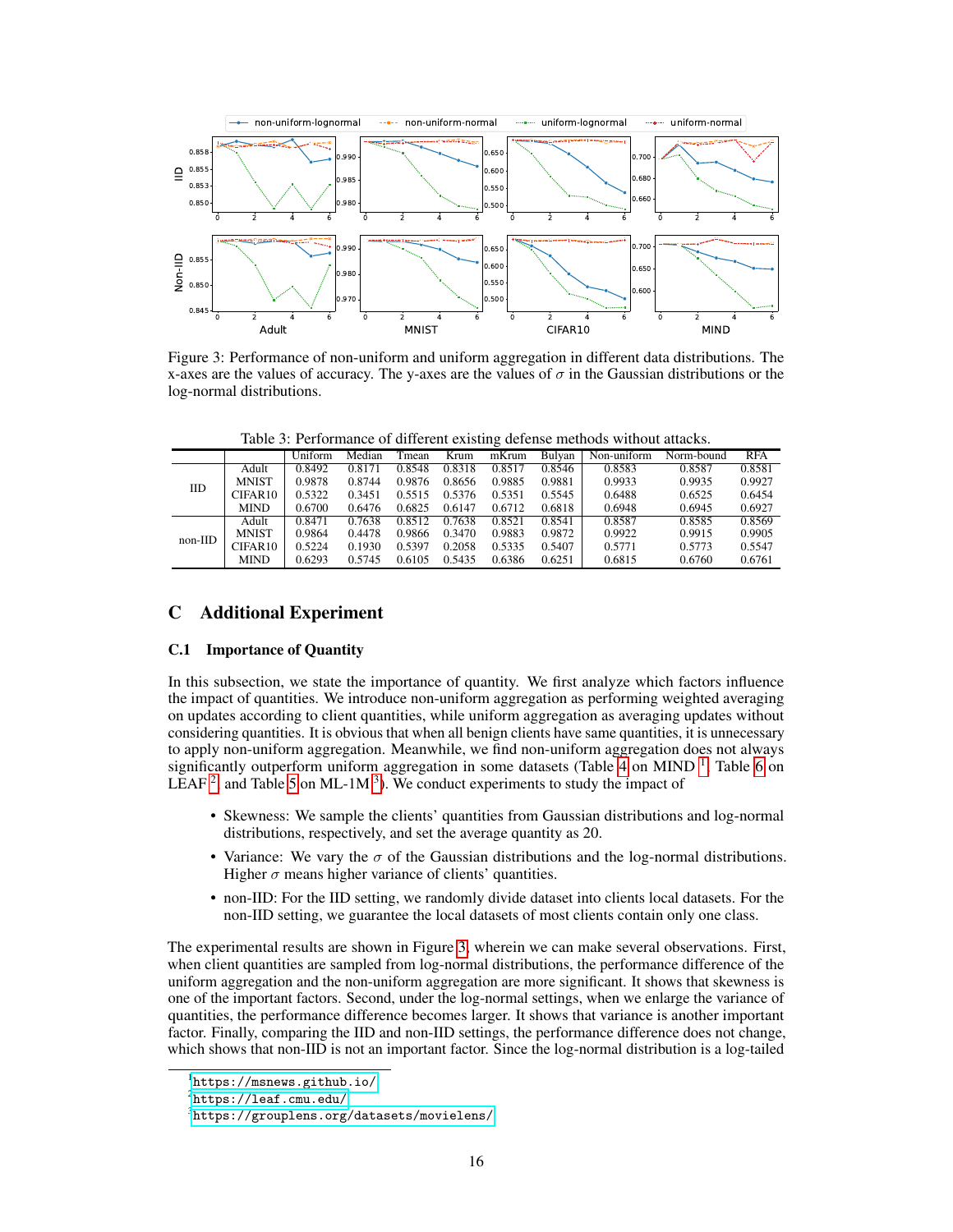

<span id="page-16-4"></span><span id="page-16-2"></span>

Figure 4: Performance of defenses in the fixed-ratio non-IID setting. The x-axes are the values of accuracy. The y-axes are the values of quantity-enlarging factors.

distribution, which is common in real-world scenarios and has been widely researched, we think it is necessary to study the robustness of federated learning under this setting.

<span id="page-16-1"></span>Table 4: Performance of recommendation on MIND.

<span id="page-16-3"></span>Table 5: Performance on ML-1M.

|             |       | MRR   | nDCG@5 | nDCG@10 |             | Hit@10 | nDCG@10 |
|-------------|-------|-------|--------|---------|-------------|--------|---------|
| Non-uniform | 66.56 | 31.40 | 34.69  | 41.05   | Non-uniform | 67.12  | 38.32   |
| Uniform     | 64.24 | 29.88 | 32.56  | 39.10   | Uniform     | 59.00  | 32.48   |

We further test the performance of different existing defense methods without attacks under the log-normal distribution with  $\sigma = 3.0$  $\sigma = 3.0$  $\sigma = 3.0$ . The experimental results are shown in Table 3. The quantityignored defenses have lower performance than the quantity-aware defenses on the four datasets, which shows the importance of quantity.

#### <span id="page-16-0"></span>C.2 Performance Evaluation in Non-IID setting

In this subsection, we first conduct experiments in the fixed-ratio non-IID setting. The results are shown in Figure [4.](#page-16-4) We can observe that the performance of our FedRA is stable with quantityenlarging factors except in Adult under Label Flip attacks. The performance of FedRA is higher than that of the best quantity-ignorant defense except for the Adult dataset. It might be because the defense in the Adult dataset is more sensitive with the non-IID setting. We then conduct experiments in the dynamic-ratio non-IID setting. The results are shown in Figure [5.](#page-17-1) The performance of our FedRA is stable with the quantity-enlarging factors and higher than that of the best quantity-ignorant defense except those with the Label-Flip attack. It might be because the quantity-robust scores may not follow two distant Gaussian distributions that we have assumed. Overall, our method does not have a theoretical guarantee for non-IID settings, and the above results empirically prove that our FedRA can have great performance in most of the non-IID settings. We will improve our method in the future as we discussed in Section [6](#page-8-1) of the paper.